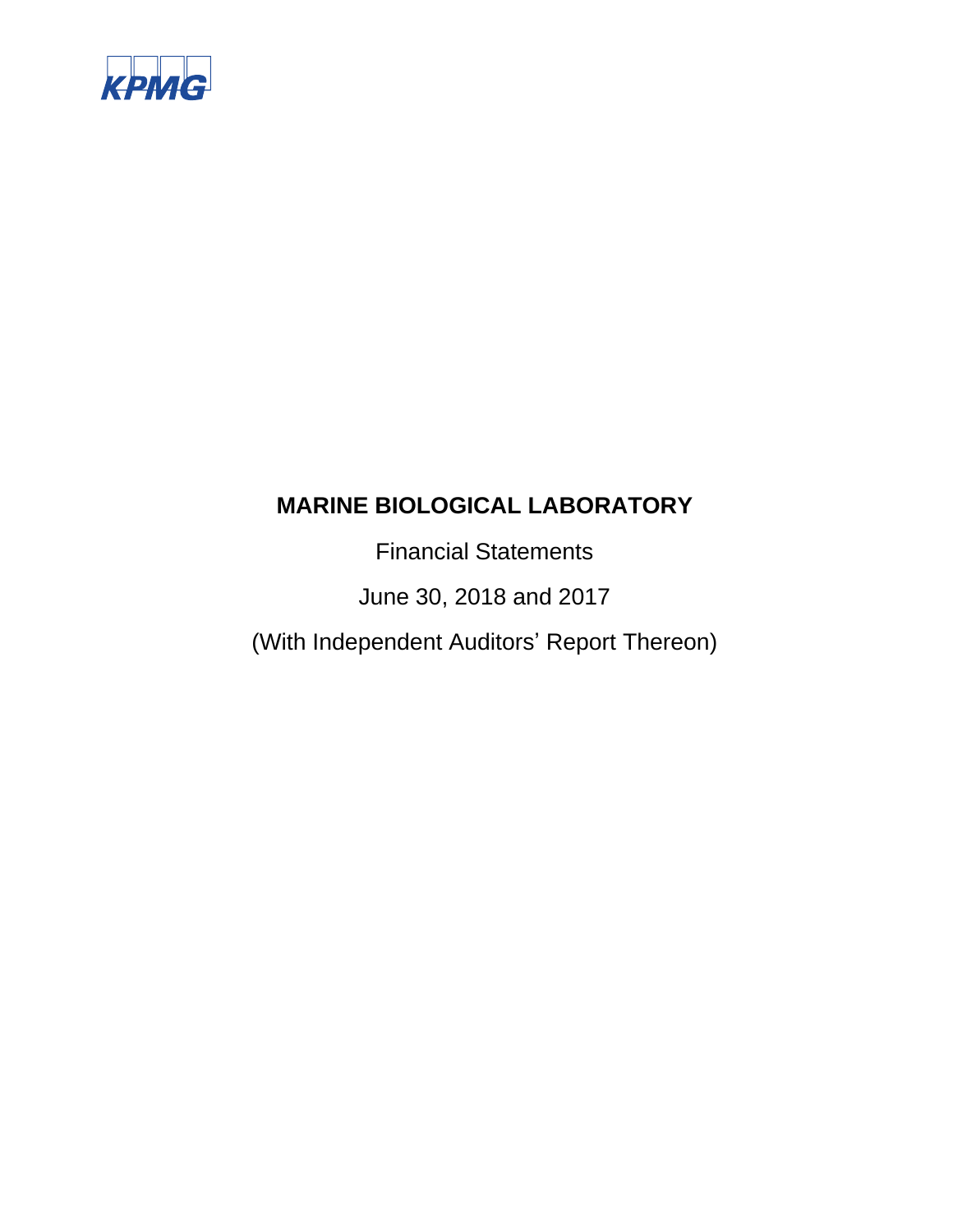# **Table of Contents**

|                                         | Page           |
|-----------------------------------------|----------------|
| Independent Auditors' Report            | 1              |
| <b>Financial Statements:</b>            |                |
| <b>Statements of Financial Position</b> | 3              |
| <b>Statements of Activities</b>         | $\overline{4}$ |
| <b>Statements of Cash Flows</b>         | 6              |
| Notes to Financial Statements           | 7              |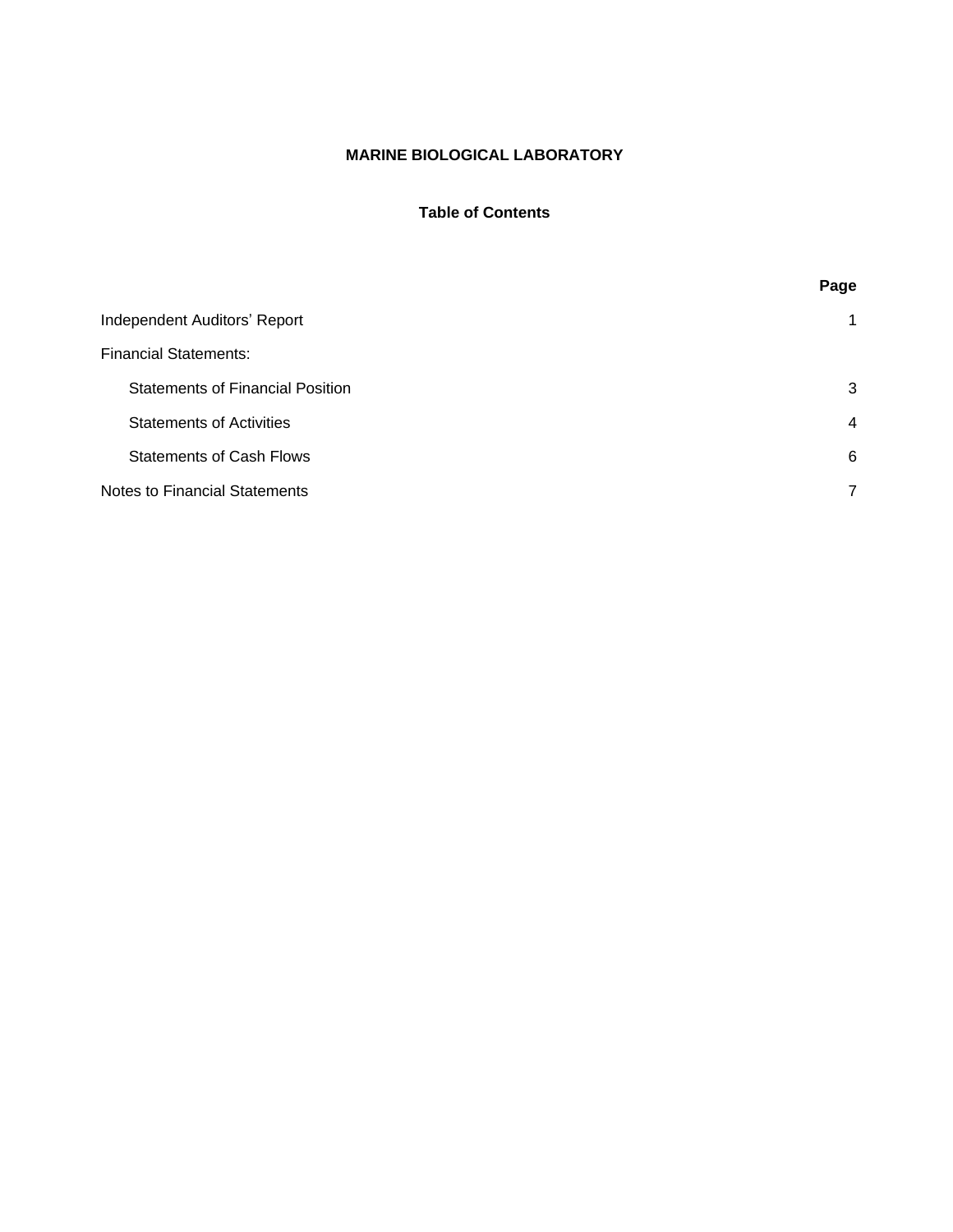

KPMG LLP Two Financial Center 60 South Street Boston, MA 02111

# **Independent Auditors' Report**

The Board of Trustees Marine Biological Laboratory:

We have audited the accompanying financial statements of Marine Biological Laboratory (the Laboratory), which comprise the statements of financial position as of June 30, 2018 and 2017, and the related statements of activities and cash flows for the years ended, and the related notes to the financial statements.

# **Management's Responsibility for the Financial Statements**

Management is responsible for the preparation and fair presentation of these financial statements in accordance with accounting principles generally accepted in the United States of America; this includes the design, implementation, and maintenance of internal control relevant to the preparation and fair presentation of financial statements that are free from material misstatement, whether due to fraud or error.

# **Auditors' Responsibility**

Our responsibility is to express an opinion on these financial statements based on our audits. We conducted our audits in accordance with auditing standards generally accepted in the United States of America. Those standards require that we plan and perform the audit to obtain reasonable assurance about whether the financial statements are free from material misstatement.

An audit involves performing procedures to obtain audit evidence about the amounts and disclosures in the financial statements. The procedures selected depend on the auditor's judgment, including the assessment of the risks of material misstatement of the financial statements, whether due to fraud or error. In making those risk assessments, the auditor considers internal control relevant to the Laboratory's preparation and fair presentation of the financial statements in order to design audit procedures that are appropriate in the circumstances, but not for the purpose of expressing an opinion on the effectiveness of the Laboratory's internal control. Accordingly, we express no such opinion. An audit also includes evaluating the appropriateness of accounting policies used and the reasonableness of significant accounting estimates made by management, as well as evaluating the overall presentation of the financial statements.

We believe that the audit evidence we have obtained is sufficient and appropriate to provide a basis for our audit opinion.

#### **Opinion**

In our opinion, the financial statements referred to above present fairly, in all material respects, the financial position of the Laboratory as of June 30, 2018 and 2017, and the changes in its net assets and its cash flows for the years then ended in accordance with accounting principles generally accepted in the United States of America.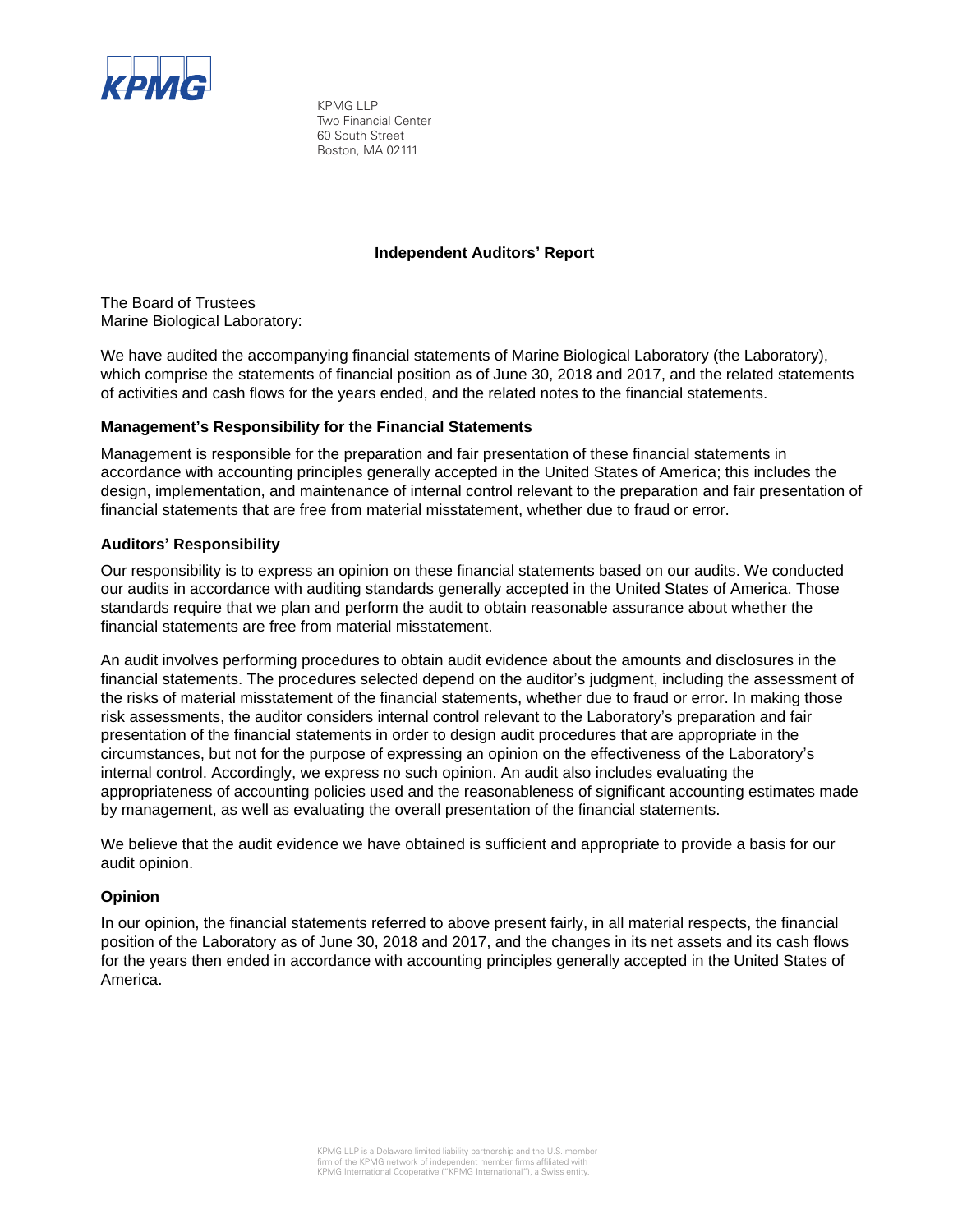

## **Emphasis of Matter**

As discussed in Note 2(t) to the financial statements, in 2018, the laboratory adopted Accounting Standard Update (ASU) No. 2016-14, *Not-For-Profit Entities (Topic 958): Presentation of Financial Statements of Not-for-Profit Entities,* and ASU No. 2017-07, *Compensation-Retirement Benefits (Topic 715): Improving the Presentation of Net Periodic Pension Cost and Net Periodic Postretirement Benefit Cost*. Our opinion is not modified with respect to these matters.



Boston, Massachusetts November 14, 2018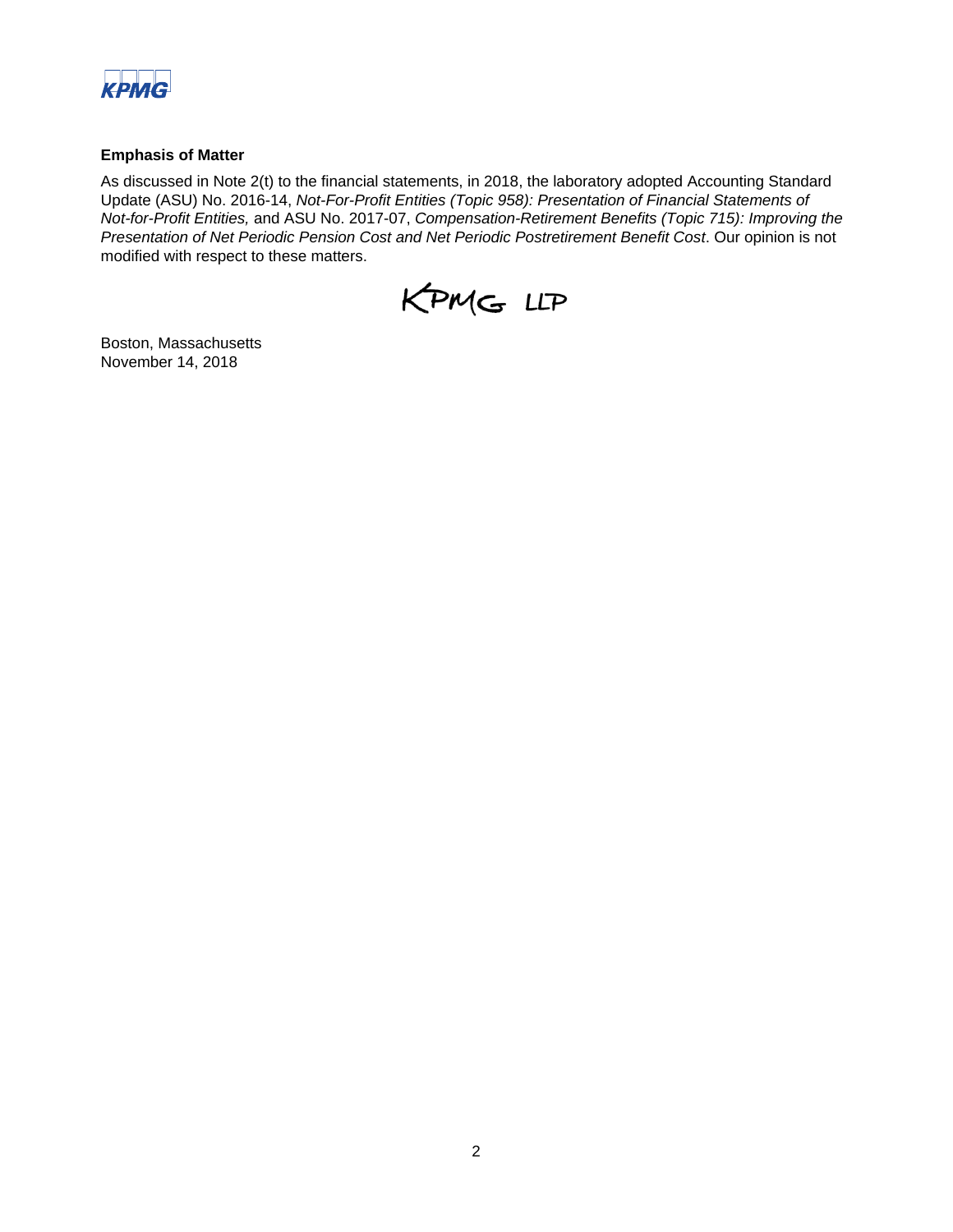Statements of Financial Position

June 30, 2018 and 2017

| <b>Assets</b>                                               | 2018              | 2017        |
|-------------------------------------------------------------|-------------------|-------------|
| Cash and cash equivalents                                   | \$<br>571,951     | 1,147,090   |
| Cash held for others                                        | 1,103,599         | 730,445     |
| Accounts receivable, net of allowance for doubtful accounts |                   |             |
| of \$35,000 at June 30, 2018 and 2017                       | 1,004,284         | 1,093,795   |
| Receivables due for costs incurred on grants and contracts  | 2,524,516         | 3,025,155   |
| Prepaid expenses                                            | 975,684           | 1,267,338   |
| Contributions receivable, net                               | 2,804,515         | 3,623,928   |
| Investments, at fair value                                  | 93,248,299        | 90,355,849  |
| Charitable remainder trusts                                 | 1,100,000         | 1,222,360   |
| Plant assets, net                                           | 105,566,743       | 106,782,685 |
| Other assets                                                | 2,189,244         | 1,998,815   |
| <b>Total assets</b>                                         | \$<br>211,088,835 | 211,247,460 |
| <b>Liabilities and Net Assets</b>                           |                   |             |
| Accounts payable and accrued expenses                       | \$<br>4,166,557   | 3,978,124   |
| Future program resources                                    | 1,103,599         | 730,445     |
| Deferred income                                             | 3,444,940         | 4,382,818   |
| Annuities and trusts payable                                | 501,715           | 507,771     |
| Interest rate swap                                          | 2,977,253         | 4,267,883   |
| Long-term debt                                              | 26,408,933        | 27,210,817  |
| <b>Total liabilities</b>                                    | 38,602,997        | 41,077,858  |
| Net assets:                                                 |                   |             |
| Without donor restrictions                                  | 90,151,446        | 89,382,881  |
| With donor restrictions                                     | 82,334,392        | 80,786,721  |
| Total net assets                                            | 172,485,838       | 170,169,602 |
| Total liabilities and net assets                            | \$<br>211,088,835 | 211,247,460 |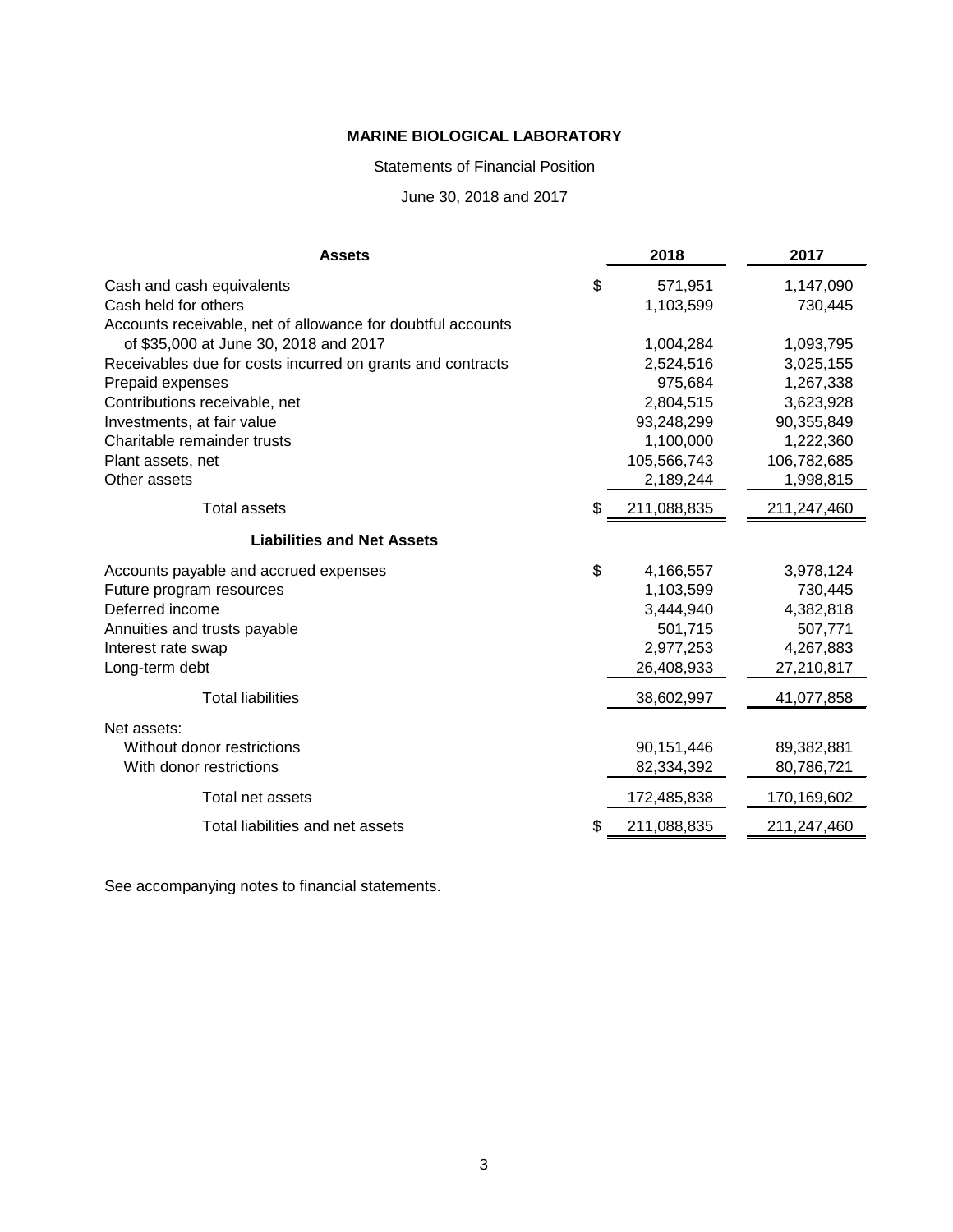4

# **MARINE BIOLOGICAL LABORATORY**

# Statement of Activities

# Year ended June 30, 2018

|                                                             | <b>Without</b><br><b>Donor</b> | With<br><b>Donor</b> |              |
|-------------------------------------------------------------|--------------------------------|----------------------|--------------|
|                                                             | <b>Restrictions</b>            | <b>Restrictions</b>  | <b>Total</b> |
| Operating support and revenues:                             |                                |                      |              |
| Federal grants                                              | \$<br>12,709,637               |                      | 12,709,637   |
| Non-federal grants and contracts                            | 4,637,681                      |                      | 4,637,681    |
| Support from affiliate                                      | 10,488,000                     |                      | 10,488,000   |
| Fees for conferences and services                           | 3,985,216                      |                      | 3,985,216    |
| Contributions                                               | 1,108,322                      | 2,763,705            | 3,872,027    |
| Investment earnings used for operations                     | 546,626                        | 3,884,396            | 4,431,022    |
| Laboratory rentals                                          | 521,882                        |                      | 521,882      |
| Tuition, net                                                | 500,835                        |                      | 500,835      |
| Other revenue                                               | 533,250                        |                      | 533,250      |
| Investment income                                           | 56,499                         |                      | 56,499       |
| Net assets released from restrictions and reclassifications | 6,756,016                      | (6,756,016)          |              |
| Total operating support and revenues                        | 41,843,964                     | (107, 915)           | 41,736,049   |
| Expenses:                                                   |                                |                      |              |
| Resident research                                           | 24, 155, 722                   |                      | 24, 155, 722 |
| Education                                                   | 10,717,710                     |                      | 10,717,710   |
| Whitman research                                            | 3,468,090                      |                      | 3,468,090    |
| Conferences, housing and dining                             | 2,561,047                      |                      | 2,561,047    |
| Other programs                                              | 2,296,514                      |                      | 2,296,514    |
| Total expenses                                              | 43,199,083                     |                      | 43,199,083   |
| Change in net assets before nonoperating activities         | (1,355,119)                    | (107, 915)           | (1,463,034)  |
| Nonoperating revenue (expense):                             |                                |                      |              |
| Change in value of interest rate swap                       | 1,290,630                      |                      | 1,290,630    |
| Change in value of annuities                                | (58, 045)                      | 8,107                | (49, 938)    |
| Post retirement pension costs                               | 249,882                        |                      | 249,882      |
| Support from affiliate                                      | 340,000                        |                      | 340,000      |
| Other                                                       | 91,408                         |                      | 91,408       |
| Change in net assets from nonoperating activities           | 1,913,875                      | 8,107                | 1,921,982    |
| Investment income and gains:                                |                                |                      |              |
| Net investment income                                       | 756,435                        | 5,531,875            | 6,288,310    |
| Less investment earnings used for operations                | (546, 626)                     | (3,884,396)          | (4,431,022)  |
| Investment income and gains                                 | 209,809                        | 1,647,479            | 1,857,288    |
| Changes in net assets                                       | 768,565                        | 1,547,671            | 2,316,236    |
| Net assets, June 30, 2017                                   | 89,382,881                     | 80,786,721           | 170,169,602  |
| Net assets, June 30, 2018                                   | \$<br>90,151,446               | 82,334,392           | 172,485,838  |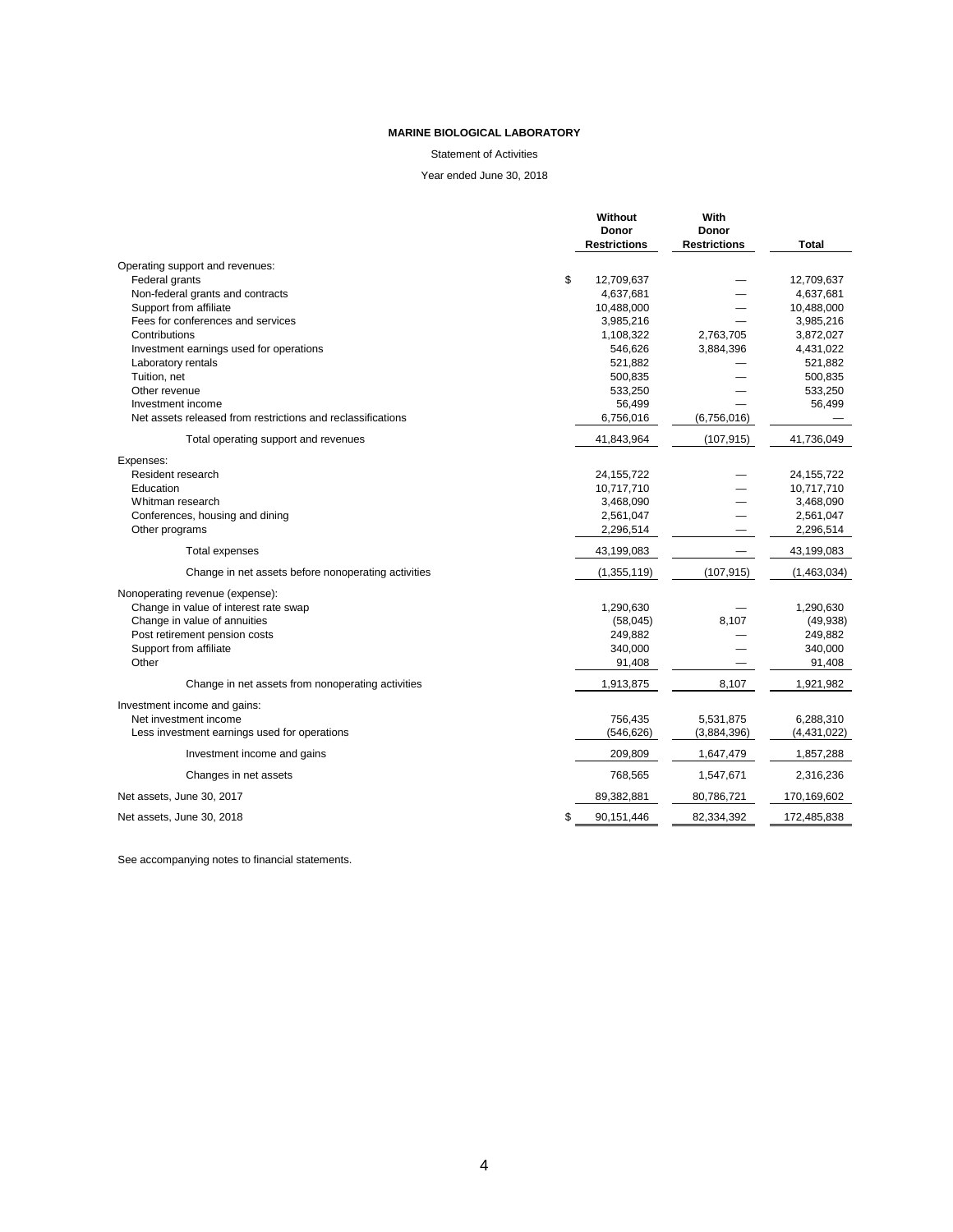5

# **MARINE BIOLOGICAL LABORATORY**

# Statement of Activities

# Year ended June 30, 2017

|                                                             | <b>Without</b>                      | With                                |              |
|-------------------------------------------------------------|-------------------------------------|-------------------------------------|--------------|
|                                                             | <b>Donor</b><br><b>Restrictions</b> | <b>Donor</b><br><b>Restrictions</b> | <b>Total</b> |
|                                                             |                                     |                                     |              |
| Operating support and revenues:                             |                                     |                                     |              |
| Federal grants                                              | \$<br>12,545,269                    |                                     | 12,545,269   |
| Non-federal grants and contracts                            | 4,554,258                           |                                     | 4,554,258    |
| Support from affiliate                                      | 8,500,000                           |                                     | 8,500,000    |
| Fees for conferences and services                           | 4,521,298                           |                                     | 4,521,298    |
| Contributions                                               | 1,196,173                           | 2,619,602                           | 3,815,775    |
| Investment earnings used for operations                     | 563,703                             | 3,839,123                           | 4,402,826    |
| Laboratory rentals                                          | 594,495                             |                                     | 594,495      |
| Tuition, net                                                | 489,170                             |                                     | 489,170      |
| Other revenue                                               | 610,356                             |                                     | 610,357      |
| Investment income                                           | 5,536                               |                                     | 5,536        |
| Net assets released from restrictions and reclassifications | 5,999,493                           | (5,999,493)                         |              |
| Total operating support and revenues                        | 39,579,751                          | 459,233                             | 40,038,984   |
| Expenses:                                                   |                                     |                                     |              |
| Resident research                                           | 23,944,595                          |                                     | 23,944,595   |
| Education                                                   | 10,217,638                          |                                     | 10,217,638   |
| Whitman research                                            | 3,804,912                           |                                     | 3,804,912    |
| Conferences, housing and dining                             | 2,528,391                           |                                     | 2,528,391    |
| Other programs                                              | 2,356,036                           |                                     | 2,356,036    |
| Total expenses                                              | 42,851,572                          |                                     | 42,851,572   |
| Change in net assets before nonoperating activities         | (3,271,821)                         | 459,233                             | (2,812,588)  |
| Nonoperating revenue (expense):                             |                                     |                                     |              |
| Change in value of interest rate swap                       | 2,006,986                           |                                     | 2,006,986    |
| Change in value of annuities                                | (16, 127)                           | 8,364                               | (7, 763)     |
| Post retirement pension costs                               | 649,100                             |                                     | 649,100      |
| Support from affiliate                                      | 1,075,000                           |                                     | 1,075,000    |
| Gain on sale of asset                                       | 106,736                             |                                     | 106,736      |
| Change in net assets from nonoperating activities           | 3,821,695                           | 8,364                               | 3,830,059    |
| Investment income and gains:                                |                                     |                                     |              |
| Net investment income                                       | 977,613                             | 7,087,032                           | 8,064,645    |
| Less investment earnings used for operations                | (563, 703)                          | (3,839,123)                         | (4,402,826)  |
| Investment income and gains                                 | 413,910                             | 3,247,909                           | 3,661,819    |
| Changes in net assets                                       | 963,784                             | 3,715,506                           | 4,679,290    |
| Net assets, June 30, 2016                                   | 88,419,097                          | 77,071,215                          | 165,490,312  |
| Net assets, June 30, 2017                                   | \$<br>89,382,881                    | 80,786,721                          | 170,169,602  |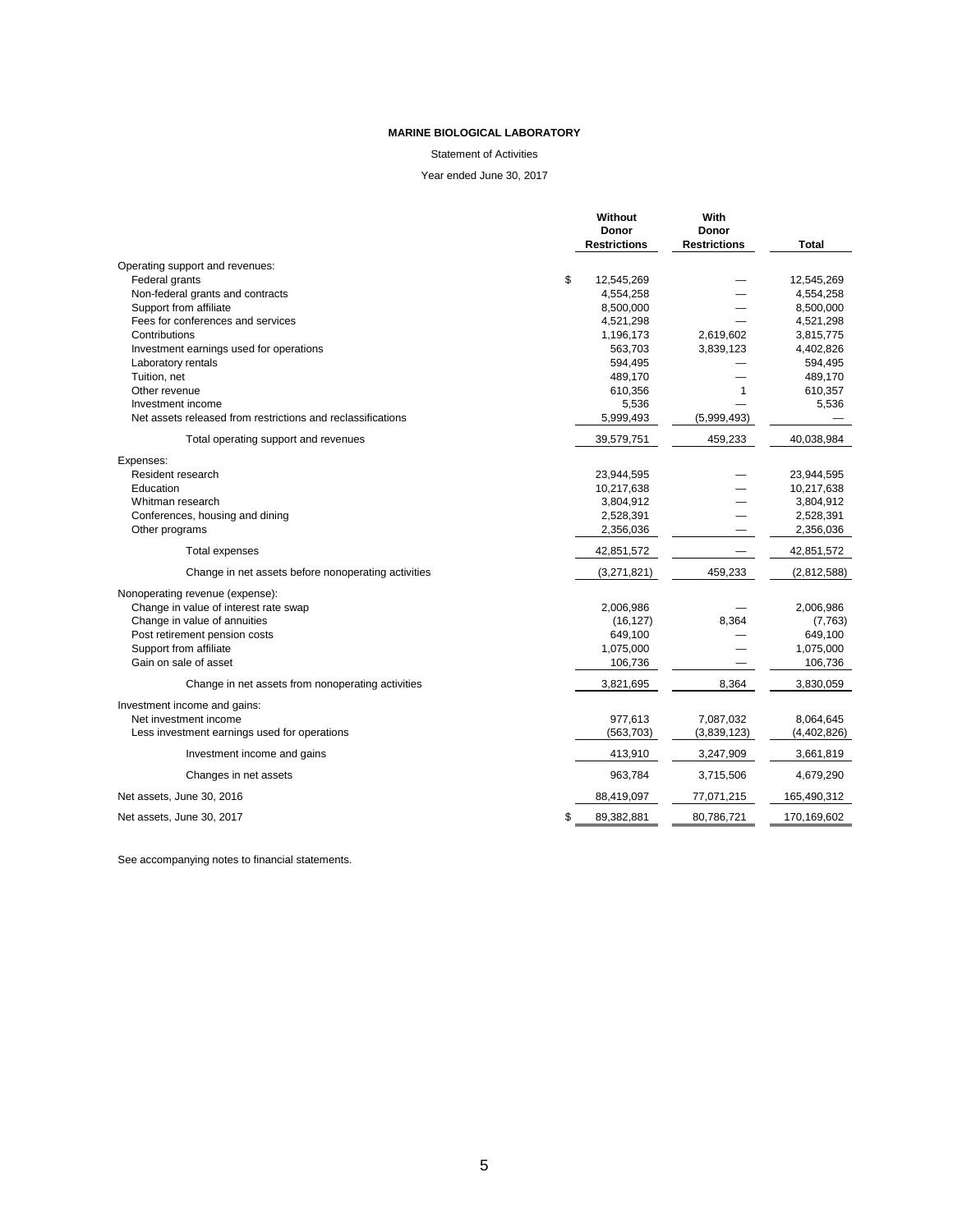# Statements of Cash Flows

Years ended June 30, 2018 and 2017

|                                                                                 | 2018            | 2017          |
|---------------------------------------------------------------------------------|-----------------|---------------|
| Cash flows from operating activities:                                           |                 |               |
| Change in net assets                                                            | \$<br>2,316,236 | 4,679,290     |
| Adjustments to reconcile change in net assets to net cash provided by (used in) |                 |               |
| operating activities:                                                           |                 |               |
| Depreciation                                                                    | 4,417,283       | 4,470,643     |
| Change in value of interest rate swap                                           | (1,290,630)     | (2,006,986)   |
| Net unrealized gain on investments                                              | (1, 165, 378)   | (4,481,263)   |
| Reinvested investment income                                                    | (5, 183, 081)   | (3,588,838)   |
| Change in charitable remainder trusts                                           | 122,360         | (4, 945)      |
| Change in reserve for and present value discount of contributions receivable    | (443, 366)      | 665,110       |
| Contributions of equipment                                                      | (25, 228)       |               |
| Contributions restricted for long-term investment                               | (507, 981)      | (81,986)      |
| Post-retirement benefit changes                                                 | (235,093)       | (625, 283)    |
| Loss (gain) on disposal of assets                                               | 40,858          | (106, 736)    |
| Changes in assets and liabilities:                                              |                 |               |
| Accounts receivable                                                             | 89,511          | (82,062)      |
| Receivables due for costs incurred on grants and contracts                      | 500,639         | 164,164       |
| Prepaid expenses and other assets                                               | 336,317         | (762, 919)    |
| Contributions receivable                                                        | 1,262,780       | 419,242       |
| Accounts payable and accrued expenses                                           | 188,433         | 763,746       |
| Deferred income                                                                 | (937, 878)      | 27,483        |
| Annuities and trusts payable                                                    | 49,938          | 4,684         |
| Net cash used in operating activities                                           | (464, 280)      | (546, 656)    |
| Cash flows from investing activities:                                           |                 |               |
| Proceeds from sale of plant assets                                              |                 | 553,165       |
| Purchase of plant assets                                                        | (3,216,970)     | (2,973,160)   |
| Proceeds from sale of investments                                               | 7,073,426       | 6,024,707     |
| Purchase of investments                                                         | (3,617,418)     | (3,709,324)   |
| Net cash provided by (used in) investing activities                             | 239,038         | (104, 612)    |
| Cash flows from financing activities:                                           |                 |               |
| Payments on annuities and trusts payable                                        | (55, 994)       | (55,980)      |
| Contributions received for long-term investment                                 | 507,981         | 81,986        |
| Contributions restricted for purchasing plant assets                            |                 |               |
| Principal payments on long-term debt                                            | (801, 884)      | (771, 884)    |
| Net cash used in financing activities                                           | (349, 897)      | (745, 878)    |
| Change in cash and cash equivalents                                             | (575, 139)      | (1, 397, 146) |
| Cash and cash equivalents at beginning of year                                  | 1,147,090       | 2,544,236     |
| Cash and cash equivalents at end of year                                        | 571,951         | 1,147,090     |
| Supplemental disclosures of cash flows information:                             |                 |               |
| Cash paid during the year for interest                                          | \$<br>1,026,710 | 1,067,308     |
| Accounts payable and accrued expenses for capital additions                     | 481,447         | 485,450       |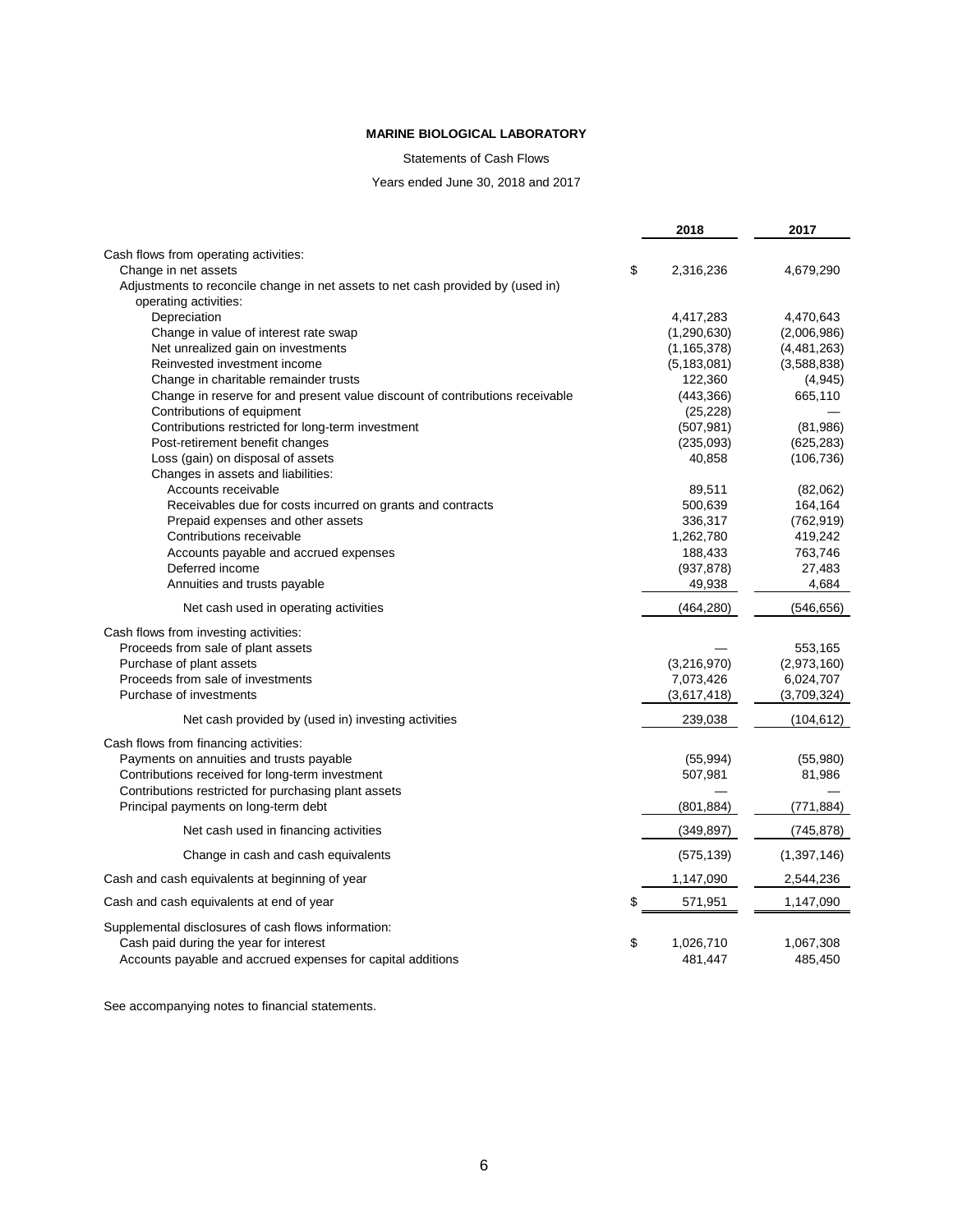Notes to Financial Statements June 30, 2018 and 2017

**(1) Background**

The Marine Biological Laboratory (the Laboratory) is a private, not-for-profit research and educational institution dedicated to establishing and maintaining a laboratory and station for scientific study and investigation, and a school for instruction in biology and natural history. The Laboratory was founded in 1888 and is located in Woods Hole, Massachusetts.

On July 1, 2013, the Laboratory entered into an affiliation agreement with the University of Chicago (the University) located in Chicago, Illinois. Under this affiliation, the University became the sole member of the Laboratory, and has pledged ongoing operating support to the Laboratory. During the years ended June 30, 2018 and 2017, the Laboratory received \$10.5 million and \$8.5 million from the University. The University is committed to funding MBL's operating deficit through June 30, 2019. In addition to this operational support, the University provided \$0.3 million and \$1.1 million in nonoperating funding to support capital projects during the years ended June 30, 2018 and 2017.

#### **(2) Significant Accounting Policies**

#### *(a) Basis of Presentation*

The accompanying financial statements have been prepared on the accrual basis of accounting and in accordance with accounting principles generally accepted in the United States of America.

#### *(b) Classification of Net Assets*

The financial statements have been prepared to focus on the Laboratory as a whole and to present balances and transactions according to the existence or absence of donor-imposed restrictions. Accordingly, net assets and changes therein are classified as follows:

- Without Donor Restriction Net assets not subject to donor-imposed stipulations but which may be designated for specific purposes by the Laboratory's Trustees.
- With Donor Restrictions Net assets subject to donor-imposed restrictions that will be met either by actions of the Laboratory or the passage of time. In addition, unspent appreciation of donor restricted endowment funds in excess of their historic dollar value is classified as net assets with donor restrictions until appropriated by the Laboratory and spent in accordance with the standard prudence imposed by Massachusetts State law.

Also included in this category are net assets subject to donor-imposed restrictions to be maintained permanently by the Laboratory, including gifts and pledges wherein donors stipulate that the corpus of the gift be held in perpetuity and that only the income be made available for program operations. Other permanently restricted items in this net asset category include annuity and life income gifts for which the ultimate purpose of the proceeds is permanently restricted.

#### *(c) Operating and Nonoperating Activities*

The statement of activities reports changes in net assets from operating and nonoperating activities.

Operating activities of the Laboratory include ongoing research, conferences and training programs. Included in operating revenues is investment return appropriated to support operations under the total return utilization policy approved by the Board of Trustees.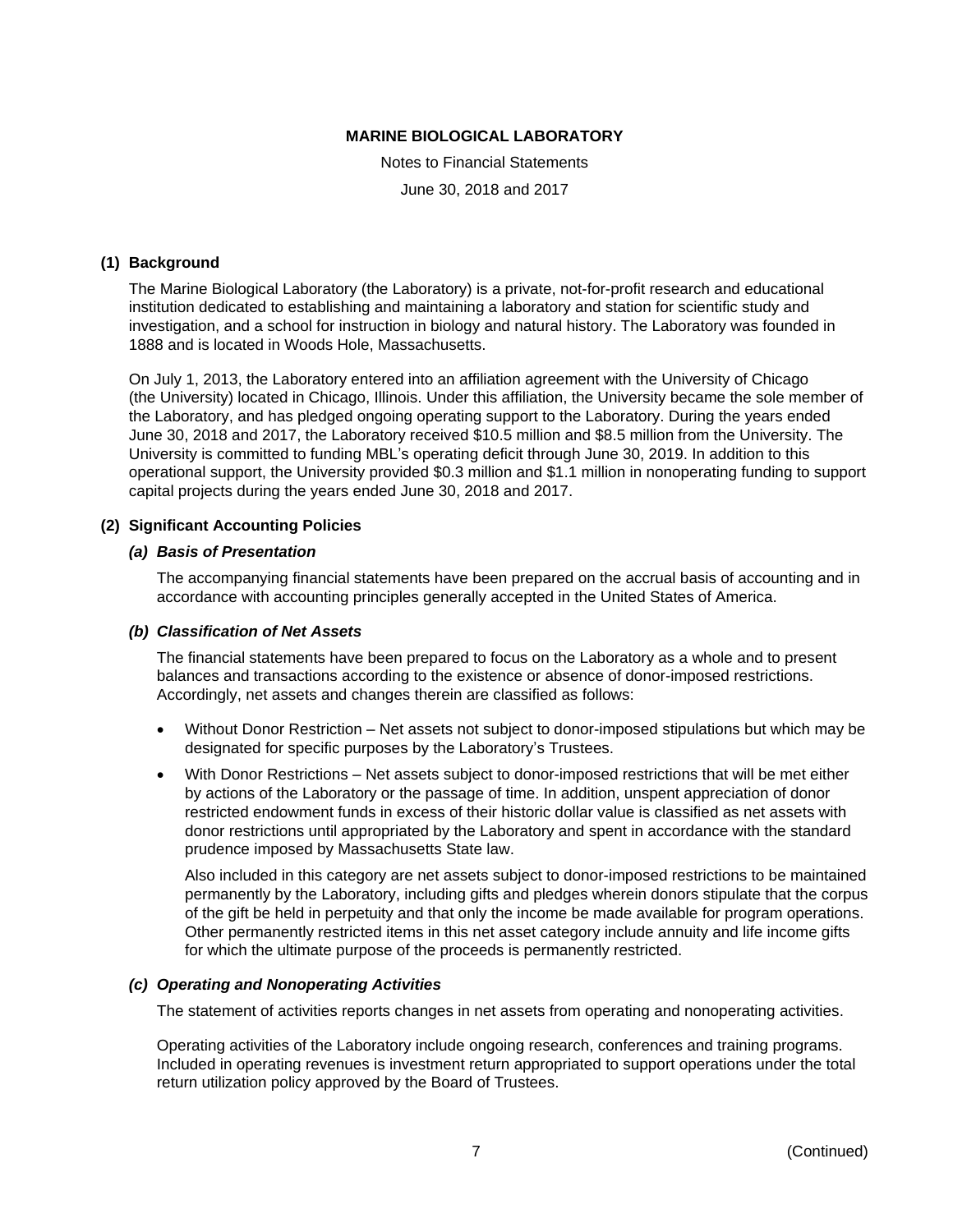Notes to Financial Statements

June 30, 2018 and 2017

Nonoperating revenues and expenses include realized and unrealized gains and losses on investments as well as changes in value of an interest rate swap, certain post retirement expenses, and other nonoperating items. To the extent that nonoperating investment income and gains are used for operations, they are reclassified from nonoperating to operating as investment earnings used for operations in the statement of activities.

#### *(d) Cash Equivalents*

Cash equivalents consist of resources invested in overnight repurchase agreements, money market funds and other highly liquid investments with original maturities of three months or less.

#### *(e) Cash Held for Others*

Cash held for others represents funds deposited at the Laboratory by visiting scientists and conference organizers. These funds are typically used to offset future charges for services provided by the Laboratory on the depositor's behalf. The funds remain the property of the depositor. Accordingly, an offsetting liability entitled future program resources is shown in the statement of financial position to reflect the Laboratory's obligation.

# *(f) Concentration of Credit Risk*

The Laboratory maintains cash balances at several banks in excess of federally insured limits. The Laboratory also maintains cash balances in money market funds which are not insured. The Laboratory has not experienced any losses in these accounts and believes it is not exposed to any significant credit risk.

The majority of the Laboratory's investments are held in the University of Chicago's Total Return Investment Pool. The investment represents units in a pool of diversified assets.

#### *(g) Accounts Receivable*

Accounts receivable are carried at their estimated collectible amounts. Credit is generally extended to customers on a short-term basis; thus accounts receivable do not bear interest. Accounts receivable are periodically evaluated for collectibility based on past credit history with customers and their current financial condition. Provisions for uncollectible accounts on accounts receivable are determined on the basis of loss experience, known and inherent risks and current economic conditions.

#### *(h) Contributions*

Contribution revenue, including gifts and unconditional promises to give, is recognized as revenue in the period received. Promises to give that are scheduled to be received after the balance sheet date are shown as increases in the appropriate net asset category in the year received and are recorded at the present value of expected future cash flows, net of an allowance for doubtful accounts. Gifts and promises to give other assets are recorded at fair value at the date of contribution. Donor-restricted contributions whose restrictions are met within the same year received are reported as unrestricted contributions in the accompanying financial statements. There are \$9,510,754 of conditional promises to give not yet recognized as revenue.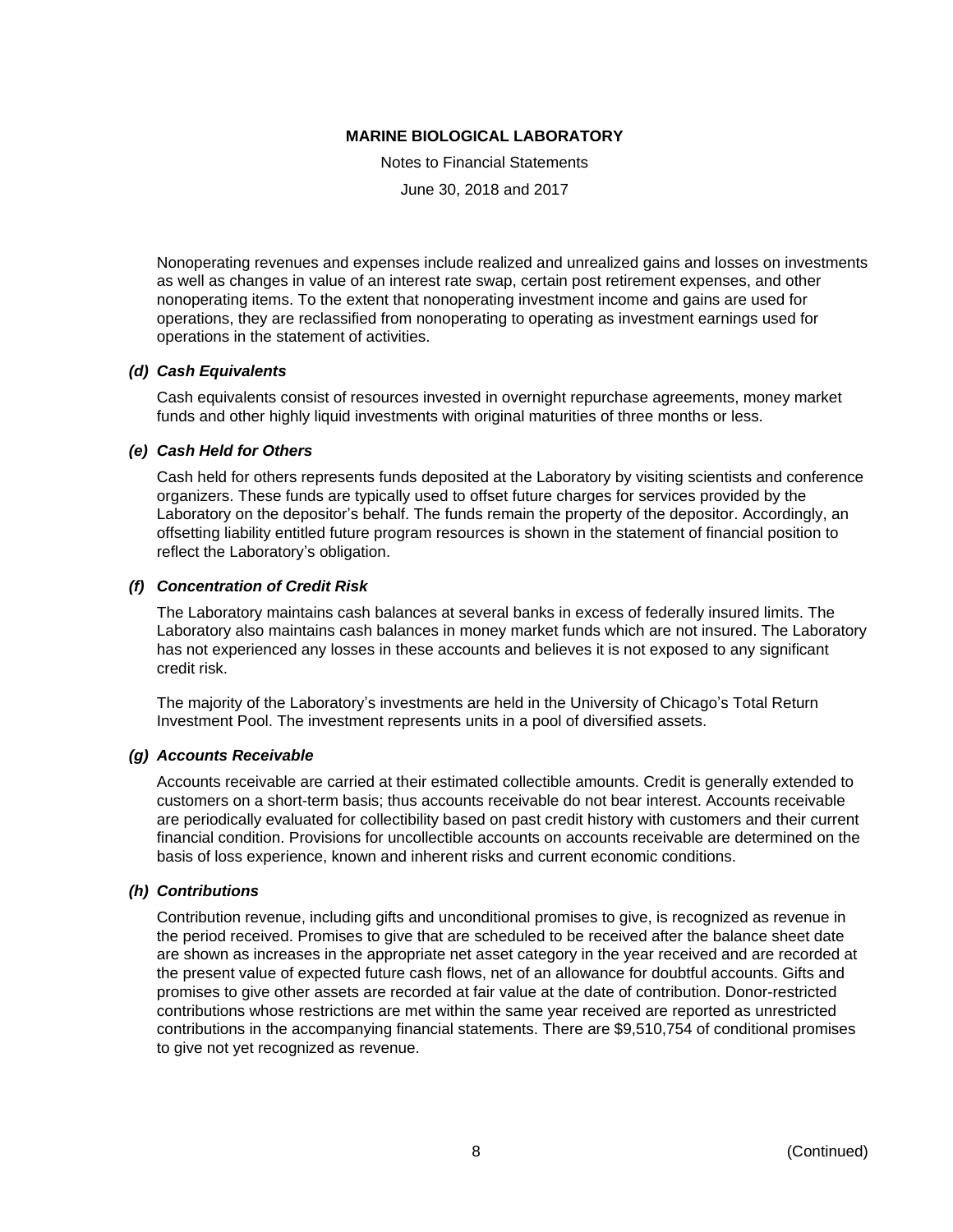Notes to Financial Statements

June 30, 2018 and 2017

#### *(i) Prepaid Expenses*

Prepaid expenses are expenditures paid in advance of when the benefit of the outlay will be realized. These costs will be expensed in a future period when the purchased service is received or purchased good is consumed.

#### *(j) Investments*

Investments are reported at estimated fair value. If an investment is held directly by the Laboratory and an active market with quoted prices exists, the market price of an identical security is used as reported fair value. Reported fair values for shares in registered mutual funds are based on share prices reported by the funds as of the last business day of the fiscal year. The Laboratory's shares in the University of Chicago's Total Return Investment Pool (TRIP) are valued quarterly based on the market value of the TRIP investment portfolio and the number of outstanding shares at the end of each quarter. Additional contributions to the TRIP purchase additional shares in the pool at the most recent quarterly per share price.

#### *(k) Investment Income and Distribution*

For the pooled investments, the Laboratory employs a total return utilization policy that establishes the amount of the investment return made available for spending each year. The Board of Trustees has approved a spending policy that the withdrawal will be based on a percentage of the twelve quarter average ending market value of the funds. The market value includes the principal plus reinvested income, realized and unrealized gains and losses. For fiscal years 2018 and 2017, the Laboratory obtained approval to expend 5.5% of the latest twelve quarter average ending market values of the long-term investments.

Investment income from the pooled investments is allocated using a unitized system whereby components are valued using a fair value unit basis, and each component subscribes to or disposes of units on the basis of the fair value per unit at the beginning of the calendar quarter within which the transaction takes place.

#### *(l) Fair Value Measurements*

Fair value is an exit price, representing the amount that would be received to sell an asset or paid to transfer a liability in an orderly transaction between market participants. A fair value hierarchy prioritizes the inputs to valuation techniques used to measure fair value. The hierarchy gives the highest priority to unadjusted quoted prices in active markets for identical assets or liabilities (Level 1 measurements) and the lowest priority to unobservable inputs (Level 3 measurements). The three levels of the fair value hierarchy are described below:

- Level 1 Unadjusted quoted prices in active markets that are accessible at the measurement date for identical, unrestricted assets or liabilities;
- Level 2 Quoted prices in markets that are not active, or inputs that are observable, either directly or indirectly, for substantially the full term of the asset or liability;
- Level 3 Prices or valuation techniques that require inputs that are both significant to the fair value measurement and unobservable.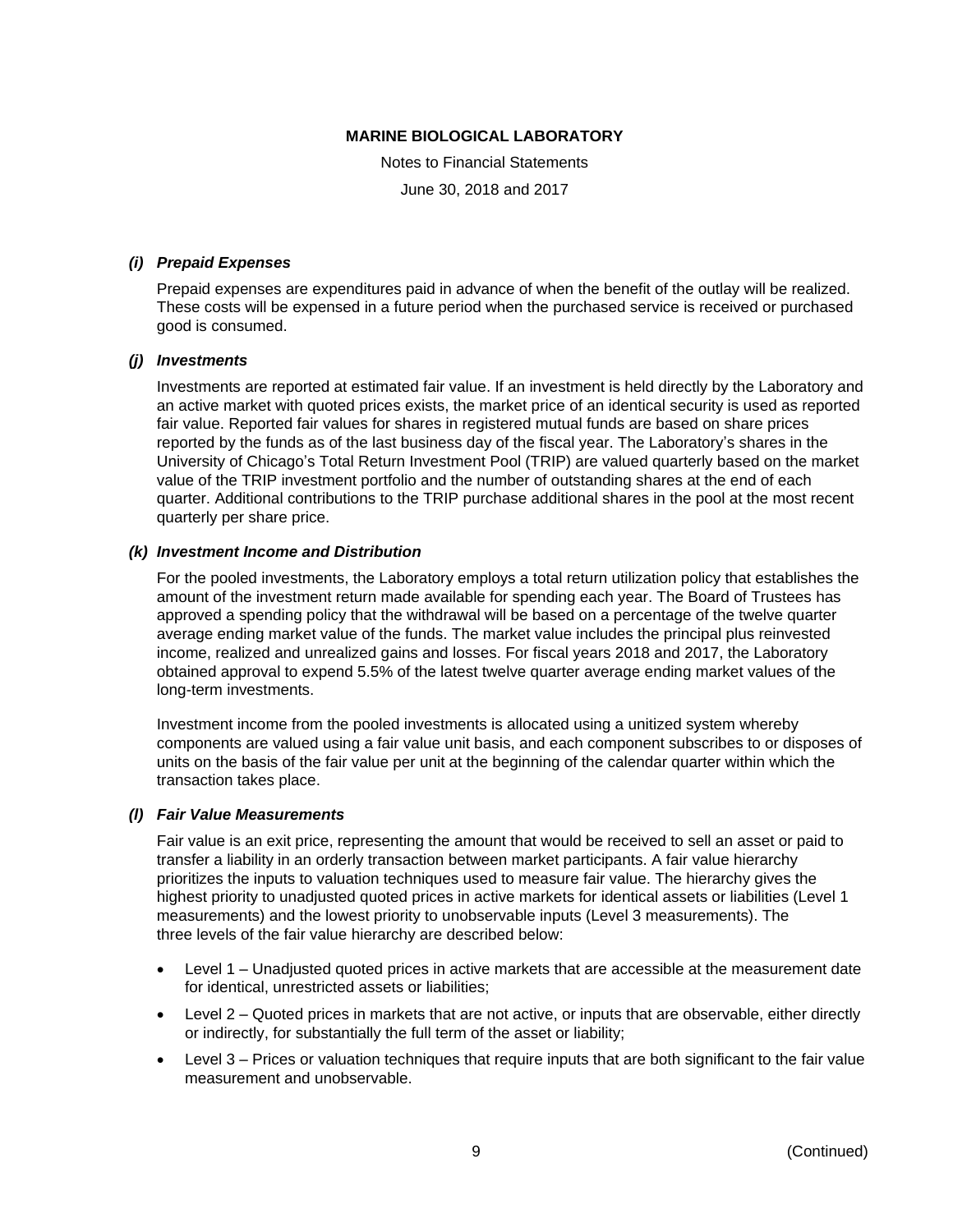Notes to Financial Statements

June 30, 2018 and 2017

A financial instrument's level within the fair value hierarchy is based on the lowest level of input that is significant to the fair value measurement.

#### *(m) Charitable Remainder Trusts and Planned Giving*

The Laboratory is a beneficiary of certain charitable remainder trusts, gift annuities, and a pooled gift income fund with principal reverting to the Laboratory upon the death of donors or other beneficiaries. Charitable remainder trusts have been recorded at fair value, which is based on the market value of the assets contributed by the donor, net of an adjustment for the estimated life expectancies of the beneficiaries, the terms of the agreements, the expected return on the invested assets, and a discount rate.

Gift annuities and pooled income trusts are recorded at fair value, with offsetting estimated liabilities due to the donors based on the amount due to the donors, discounted for the estimated life expectancies of the beneficiaries. This recurring fair value measurement is based upon Level 1 inputs using market returns for similar assets for two of the charitable remainder trusts. The remaining two charitable remainder trusts have Level 3 inputs as the trusts do not provide transparent annual information and the fair value is estimated in accordance with an estimate of market performance. Included within charitable remainder trusts are two life estates in certain real estate whereby the fair value is determined using an appraisal which is a Level 3 input.

#### *(n) Plant Assets*

Plant assets are recorded at cost. Donated plant assets are recorded at the fair value at the time of gift. Depreciation expense is calculated using the straight-line method over the useful life of the asset. Estimated useful lives are generally 3 to 15 years for equipment and 15 to 60 years for buildings. Improvements to buildings used in sponsored research activities are depreciated based on the distinct useful life of each major building component. These range from 15 to 40 years. Depreciation expense for the years ended June 30, 2018 and 2017 amounted to \$4,417,283 and \$4,470,643 and has been recorded in the statements of activities in the appropriate functionalized categories.

#### *(o) Deferred Income*

Deferred income includes prepayments received on Laboratory publications, funding received for grants and contracts and laboratory rentals before it is earned.

#### *(p) Revenue Recognition*

Sources of operating revenue include grant payments from governmental agencies, contracts from private organizations and income from the rental of laboratories and classrooms for research and educational programs. The Laboratory recognizes revenue associated with grants and contracts at the time the related direct costs are incurred or expended. Recovery of related indirect costs is recorded at predetermined fixed rates negotiated with the government. Revenue related to conferences and services is recognized at the time the services are provided while tuition revenue is recognized as classes are offered. The tuition income is net of student financial aid of \$1,622,744 and \$1,346,687 for the years ended June 30, 2018 and 2017. Fees for conferences and other services include fees for housing, dining, library, scientific journals, aquatic resources, and research services.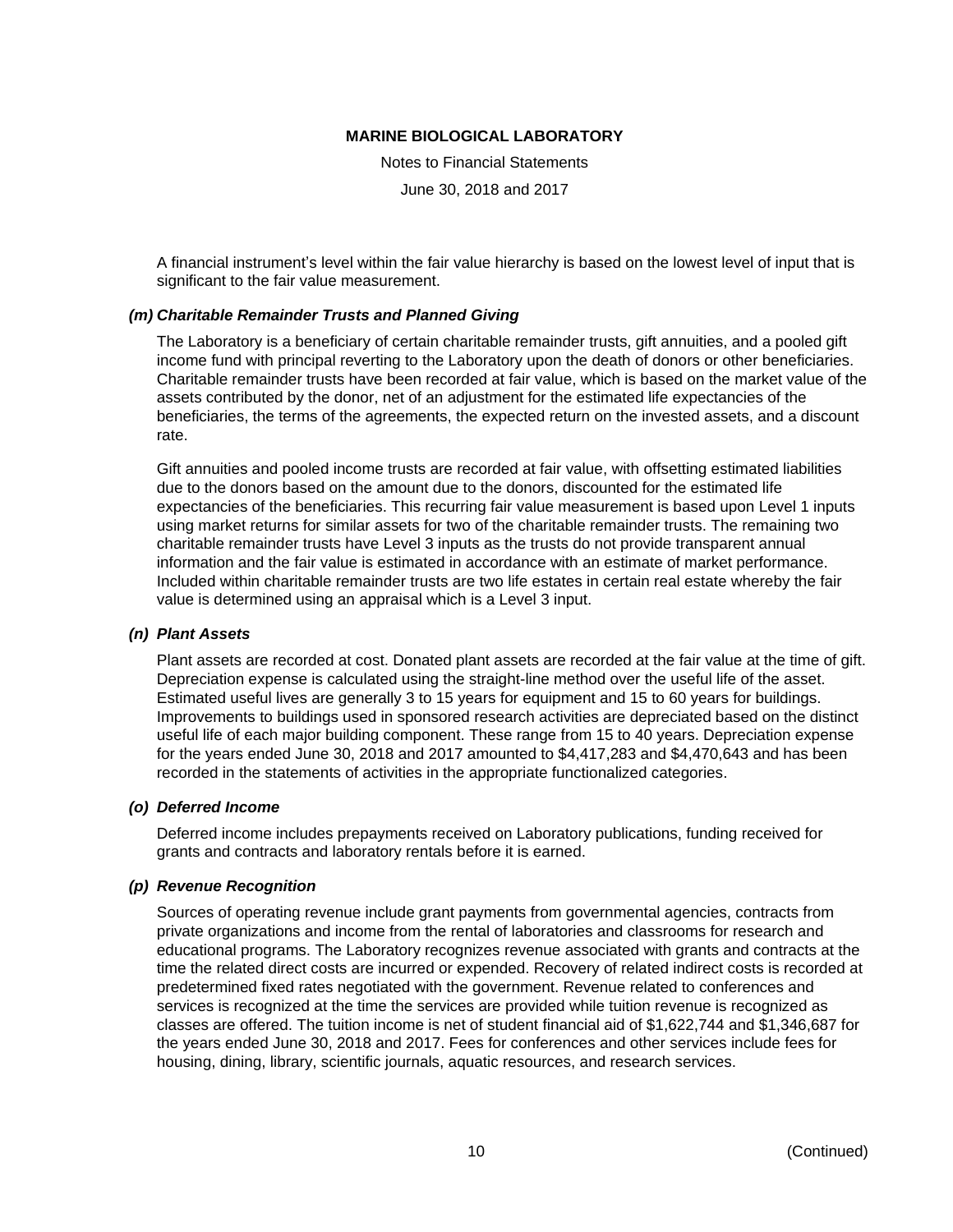Notes to Financial Statements June 30, 2018 and 2017

### *(q) Expenses*

Expenses are recognized when incurred and are charged to the functions to which they are directly related. Expenses that relate to more than one function are allocated among functions based upon either modified total direct cost or square footage allocations.

The statements of activities presents expenses in functional categories without distinguishing program versus supporting service expenses. Administration expenses of \$6,910,257 and \$6,726,510 for the years ended June 30, 2018 and 2017 have been allocated among the categories presented. Those costs relating to the administration of sponsored programs are allocated based upon a category's historical level of program support while the remaining general administration expenses are allocated based upon historical levels of direct costs. Included in administration expenses are fund-raising expenses totaling \$1,273,114 and \$1,179,642 for the years ended June 30, 2018 and 2017.

# *(r) Use of Estimates*

The preparation of financial statements in conformity with accounting principles generally accepted in the United States of America requires management to make estimates and assumptions that affect the reported amounts of assets and liabilities and disclosure of contingent assets and liabilities at the date of financial statements and the reported amounts of revenues and expenses during the reporting period. Actual results could differ from those estimates.

#### *(s) Tax-Exempt Status*

The Laboratory is a tax-exempt organization as described in Section 501(c)(3) of the Internal Revenue Code, as amended (the Code), and is generally exempt from income taxes pursuant to Section 501(a) of the Code. The Laboratory is required to assess uncertain tax positions and has determined that there were no such positions that are material to the financial statements.

Management believes that the Laboratory's income tax returns for years ended prior to 2015 are no longer subject to examination by tax authorities in its major tax jurisdiction.

On December 22, 2017, the President signed into law H.R. 1, originally known as the Tax Cuts and Jobs Act. The new law includes several provisions that result in substantial changes to the tax treatment of tax-exempt organizations and their donors. The Laboratory has reviewed these provisions and the potential impact and concluded the enactment of H.R. 1 will not have a material effect on the operations of the organization.

# *(t) Recent Accounting Pronouncements*

#### *i) Post-Retirement Benefit Cost*

In 2018, the Laboratory adopted Accounting Standards Update (ASU) No. 2017-07 – Compensation – Retirement Benefits (Topic 715): Improving the Presentation of Net Periodic Pension Cost and Net Periodic Postretirement Benefit Cost. This guidance requires the service cost component of net periodic benefit cost for pension and other postretirement benefits be presented as a component part of employee benefit expense. The other components of net periodic benefit cost, such as interest, expected return on plan assets, and amortization of other actuarially determined amounts, are required to be presented as a nonoperating change in net assets without donor restrictions.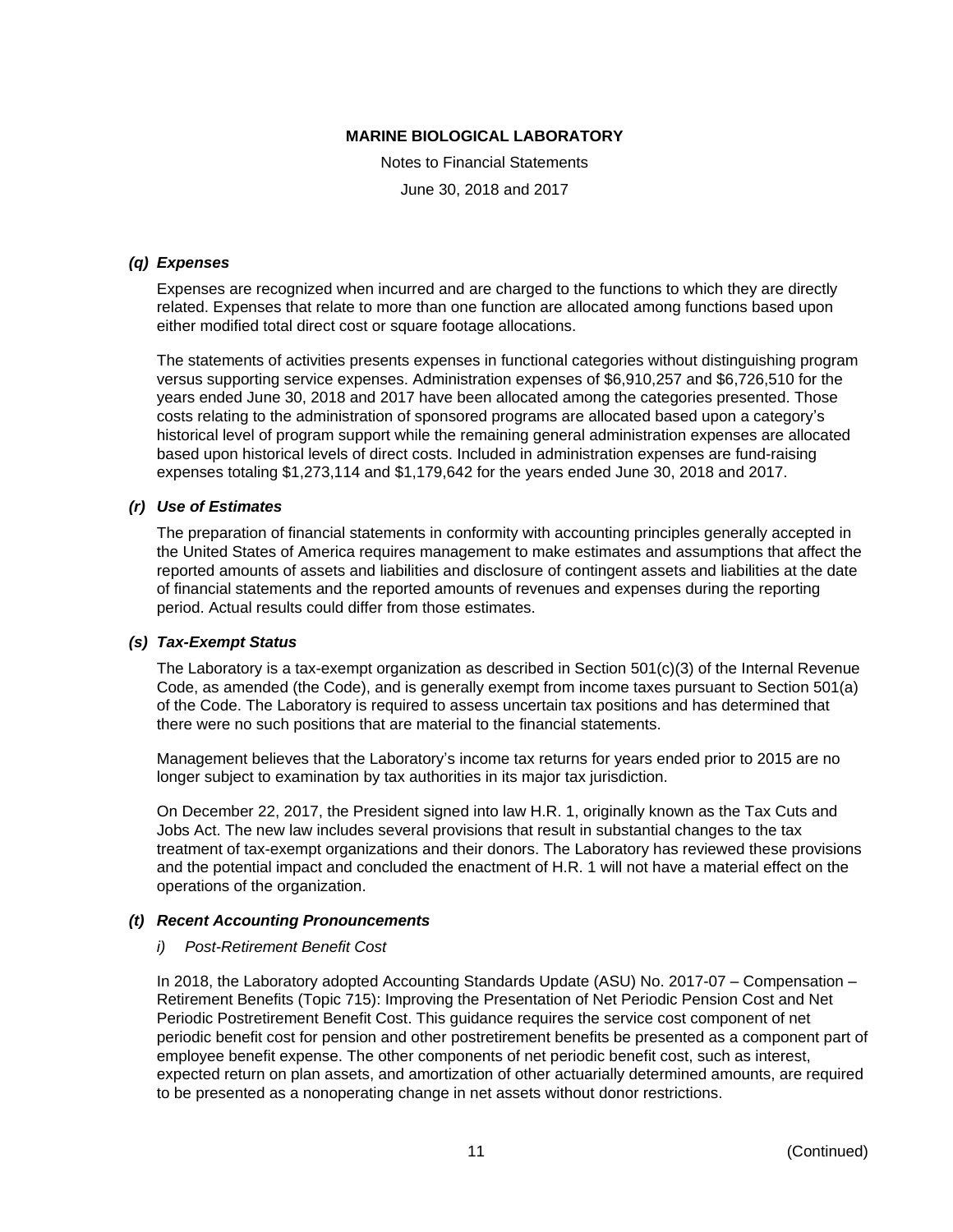Notes to Financial Statements

June 30, 2018 and 2017

These changes have been applied retrospectively in the 2017 statement of activities by reclassifying all non-service related components of net periodic benefit cost from benefit expense to nonoperating revenue (expense) in net assets without donor restrictions which did not result in a material change in the financial statements.

#### *ii) Not-for-Profit Financial Statement Presentation*

In 2018, the Laboratory adopted ASU No. 2016-14 – *Not-for-Profit Entities (Topic 958): Presentation of Financial Statements of Not-for-Profit Entities*. This guidance is intended to improve the net asset classification requirements and the information presented in the financial statements and notes about a not-for-profit entity's liquidity, financial performance, and cash flows. Main provisions of this guidance include presentation of two classes of net assets versus the previously required three and recognition of underwater endowment funds as a reduction in net assets with donor restrictions. This guidance also enhances disclosures for the board designated amounts, composition of net assets without donor restrictions, liquidity, and expenses by both their natural and functional classification.

|                                             |    |                                      | <b>ASU 2016-14 Classifications</b> |                            |
|---------------------------------------------|----|--------------------------------------|------------------------------------|----------------------------|
| Net assets classifications                  |    | <b>Without donor</b><br>restrictions | <b>With donor</b><br>restrictions  | <b>Total net</b><br>assets |
| As previously presented:                    |    |                                      |                                    |                            |
| Unrestricted                                | \$ | 89,369,603                           |                                    | 89,369,603                 |
| Temporarily restricted                      |    |                                      | 25, 178, 163                       | 25, 178, 163               |
| Permanently restricted                      |    |                                      | 55,621,836                         | 55,621,836                 |
| Net assets as previously presented          |    | 89.369.603                           | 80,799,999                         | 170,169,602                |
| Reclassifications to implement ASU 2016-14: |    |                                      |                                    |                            |
| Underwater endowments                       |    | 13,278                               | (13, 278)                          |                            |
| Net assets as reclassified                  | S  | 89.382.881                           | 80.786.721                         | 170.169.602                |

A recap of the net asset reclassification driven by the adoption of ASU 2016-14 as of June 30, 2017 follows: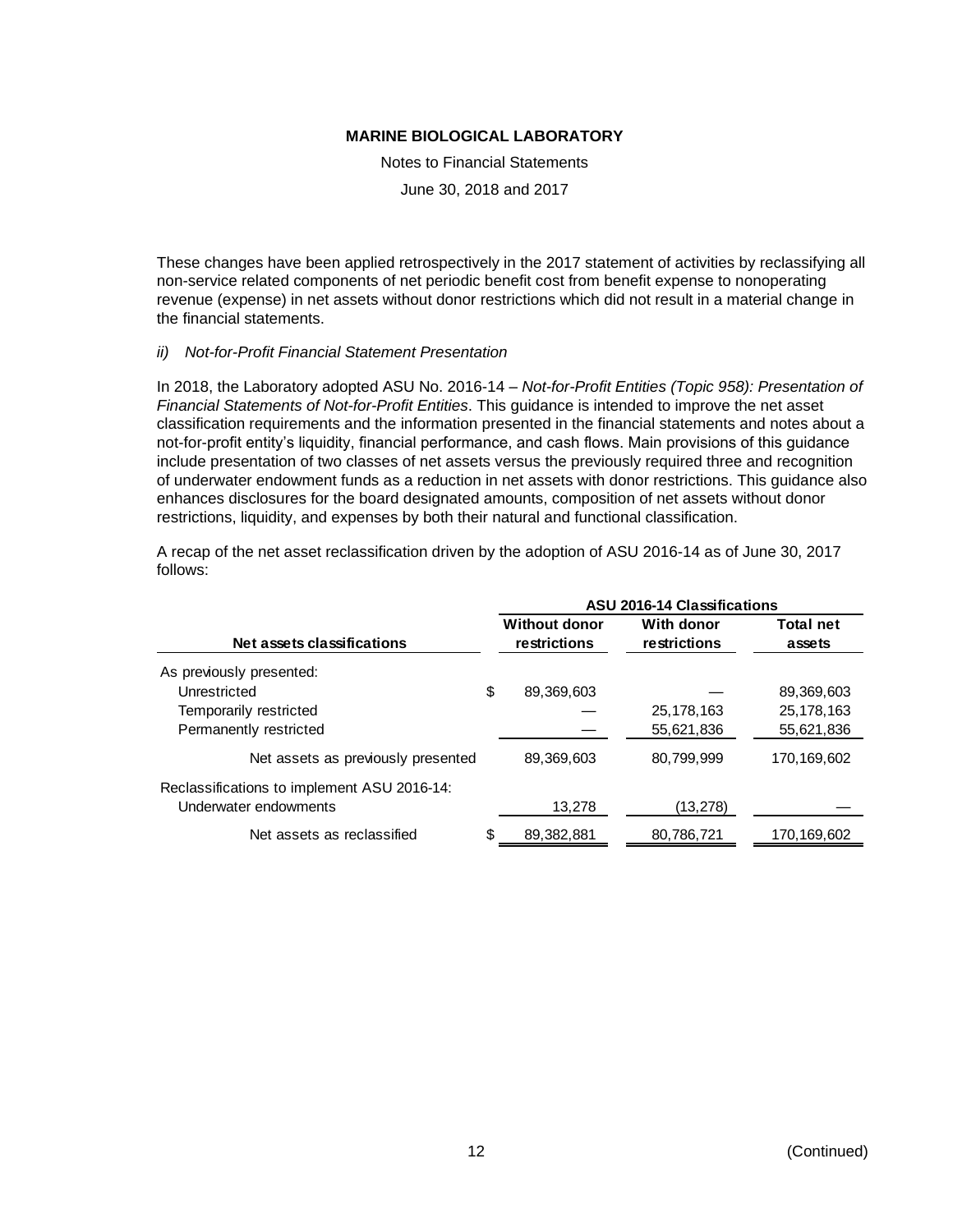Notes to Financial Statements

June 30, 2018 and 2017

#### **(3) Financial Assets and Liquidity Resources**

As of June 30, 2018, financial assets and liquidity resources available within one year for general expenditure, such as operating expenses and scheduled principal payments on debt, were as follows:

| Financial assets:                                               |    |            |
|-----------------------------------------------------------------|----|------------|
| Cash and cash equivalents                                       | \$ | 571.951    |
| Short-term investments                                          |    | 9,910,742  |
| Accounts receivable, net                                        |    | 1,004,284  |
| Receivables due for costs incurred on grants and contracts      |    | 2,524,516  |
| Pledge payments available for operations                        |    | 594,407    |
| Board designations:                                             |    |            |
| Fiscal 2019 endowment payout                                    |    | 4,442,943  |
| Total financial assets available within one year                |    | 19,048,843 |
| Liquidity resources:                                            |    |            |
| Bank line of credit                                             |    | 2,775,000  |
| Total financial assets and liquidity resources available within |    |            |
| one year                                                        | S  | 21,823,843 |

The Laboratory's cash flows have seasonal variations during the year attributable to tuition and conference billing, Whitman research, and a concentration of contributions received at calendar and fiscal year-end. To manage liquidity, the Laboratory maintains a line of credit with a bank. The Laboratory has no outstanding borrowings under the line of credit at June 30, 2018. Additionally, as of June 30, 2018, the Laboratory had an additional \$9,887,526 in institutional funds which is available for general expenditures with Board approval.

#### **(4) Contributions Receivable**

Contributions receivable consisted of the following at June 30:

|                                                     | 2018          | 2017       |
|-----------------------------------------------------|---------------|------------|
| Unconditional promises expected to be collected in: |               |            |
| In one year or less                                 | \$<br>954.407 | 1,810,442  |
| Between one and five years                          | 2,382,740     | 2,789,485  |
|                                                     | 3,337,147     | 4,599,927  |
| Less discount                                       | (382, 798)    | (322,000)  |
| Less allowance for uncollectible pledges            | (149, 834)    | (653, 999) |
| Contributions receivable, net                       | 2,804,515     | 3,623,928  |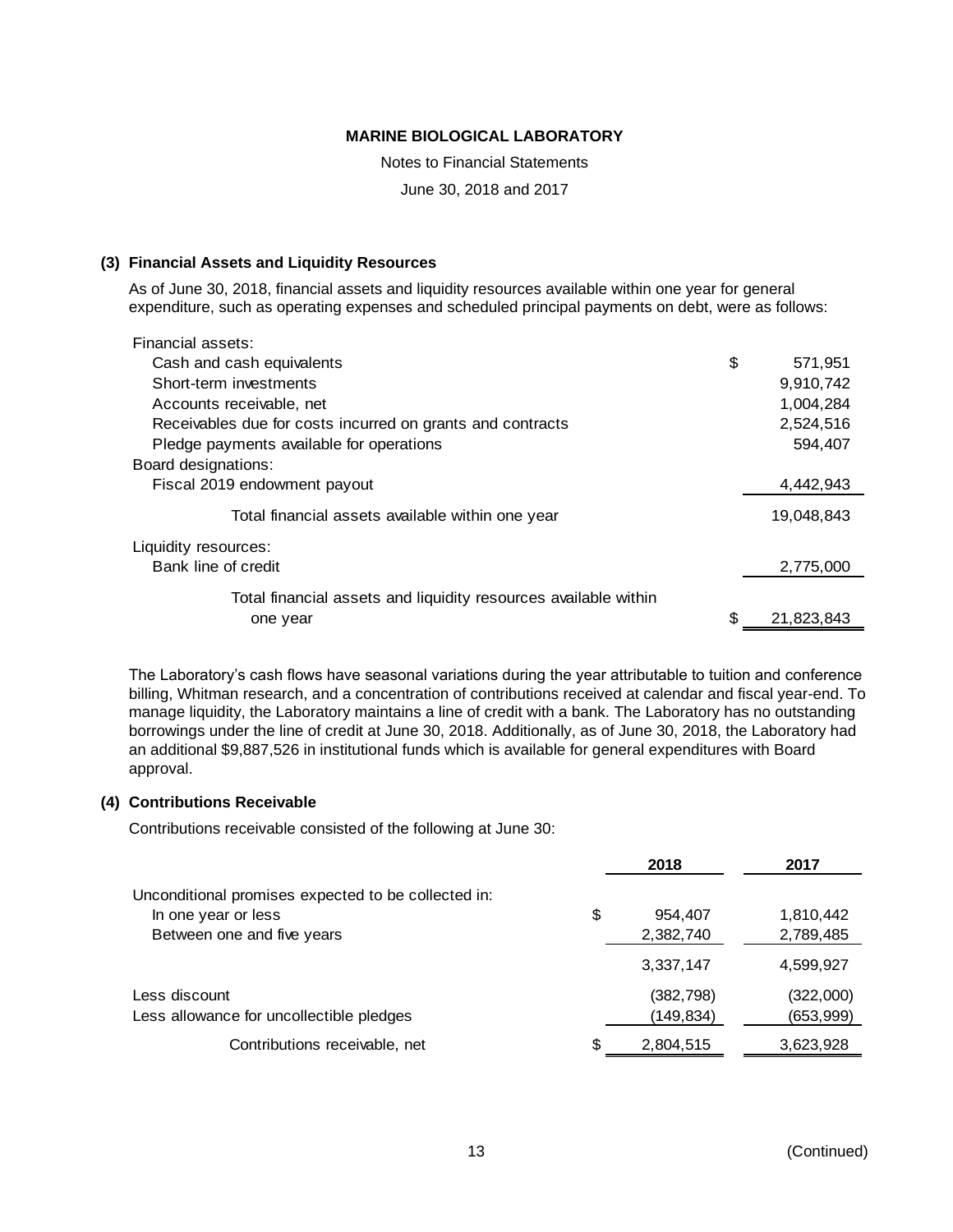Notes to Financial Statements

June 30, 2018 and 2017

The risk adjusted discount rate, which ranged from 5.25% to 7.00%, is utilized in determining the fair value of such contributions receivable.

#### **(5) Investments, Charitable Remainder Trusts & Interest Rate Swap Agreement**

The following table sets forth the Laboratory's investments and other assets by major category in the fair value hierarchy as of June 30, 2018, as well as related strategy, liquidity and funding commitments:

| <b>Description</b>                                |    | Level 1    | Level 2     | Level 3    | Total                    | Liquidity                | Days' notice             |  |
|---------------------------------------------------|----|------------|-------------|------------|--------------------------|--------------------------|--------------------------|--|
| Investments:                                      |    |            |             |            |                          |                          |                          |  |
| Cash equivalents                                  | \$ | 9,943,792  |             |            | 9,943,792                | Daily                    |                          |  |
| Fixed income mutual funds                         |    | 187,356    |             |            | 187.356                  | Daily                    |                          |  |
| Equity mutual funds                               |    | 14.387     |             |            | 14.387                   | Daily                    |                          |  |
| University of Chicago Total                       |    |            |             |            |                          |                          |                          |  |
| Return Investment Pool                            |    |            |             | 83,102,764 | 83,102,764               | Quarterly                | $30 - 270$               |  |
| Total investments                                 | -S | 10,145,535 |             | 83,102,764 | 93,248,299               |                          |                          |  |
| Charitable remainder trusts<br>Interest rate swap | \$ |            | (2,977,253) | 1,100,000  | 1.100.000<br>(2,977,253) | <b>N/A</b><br><b>N/A</b> | <b>N/A</b><br><b>N/A</b> |  |
|                                                   |    |            |             |            |                          |                          |                          |  |

The following table presents a roll-forward of assets measured at fair market value on a recurring basis using significant unobservable inputs (Level 3) during the year ended June 30, 2018.

|                                                                                                           | University of<br><b>Chicago Total</b>        |                                   |
|-----------------------------------------------------------------------------------------------------------|----------------------------------------------|-----------------------------------|
|                                                                                                           | Return<br>Investment<br><b>Pool</b>          | Charitable<br>remainder<br>trusts |
| Beginning balance<br>Total gains or losses included in changes in net assets<br>Purchases and settlements | \$<br>80,129,471<br>6,286,898<br>(3,313,605) | 1,222,360<br>(122, 360)           |
| Ending balance                                                                                            | 83, 102, 764                                 | 1,100,000                         |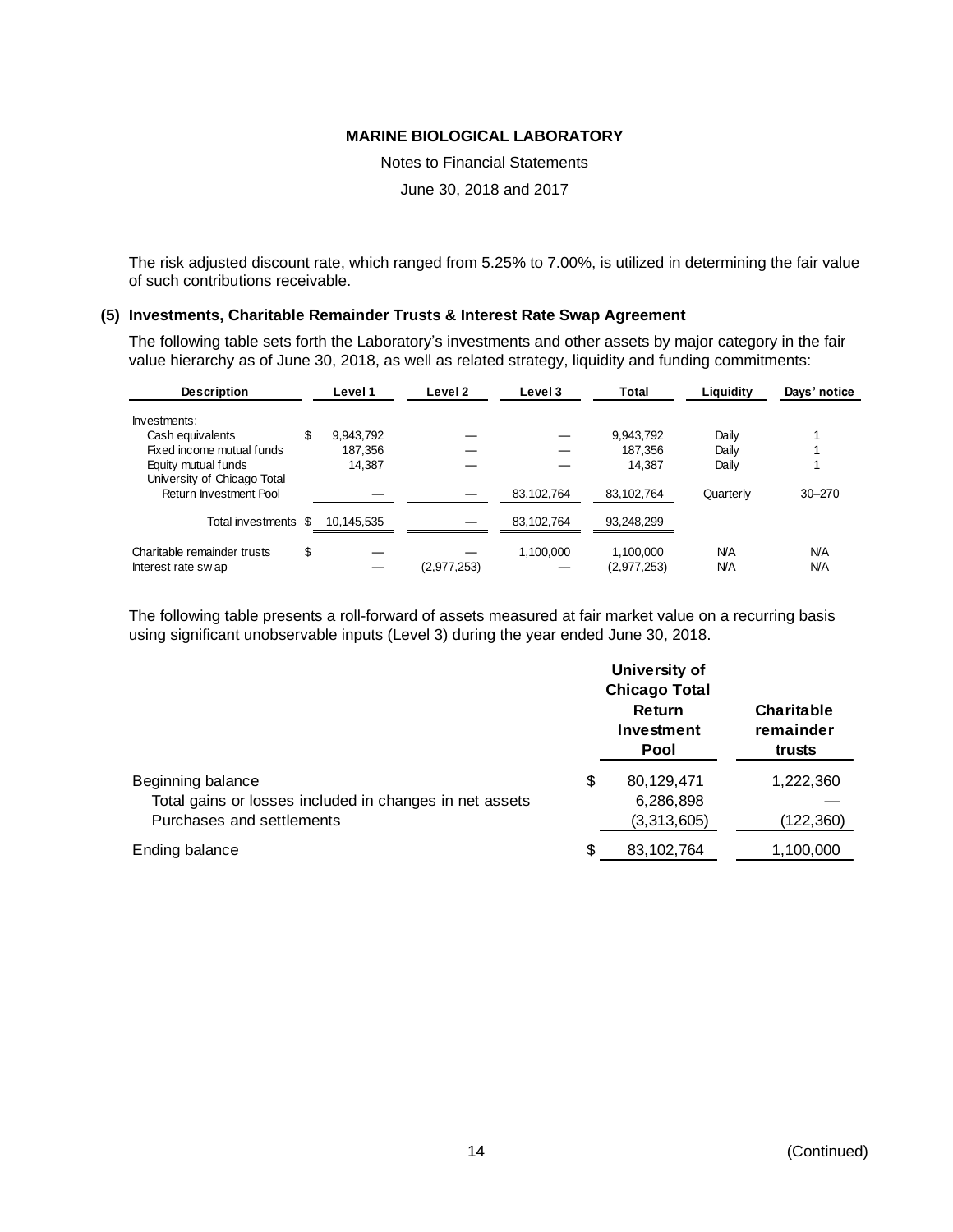Notes to Financial Statements

June 30, 2018 and 2017

The following table sets forth the Laboratory's investments and other assets by major category in the fair value hierarchy as of June 30, 2017, as well as related strategy, liquidity and funding commitments:

| <b>Description</b>          |    | Level 1    | Level 2     | Level 3 |            | Total |               | Liauidity | Days' notice |            |
|-----------------------------|----|------------|-------------|---------|------------|-------|---------------|-----------|--------------|------------|
| Investments:                |    |            |             |         |            |       |               |           |              |            |
| Cash equivalents            | \$ | 10,022,565 |             |         |            |       | 10,022,565    |           | Dailv        |            |
| Fixed income mutual funds   |    | 189.472    |             |         |            |       | 189.472       |           | Daily        |            |
| Equity mutual funds         |    | 14.341     |             |         |            |       | 14.341        |           | Daily        |            |
| University of Chicago Total |    |            |             |         |            |       |               |           |              |            |
| Return Investment Pool      |    |            |             |         | 80,129,471 |       | 80.129.471    |           | Quarterly    | $30 - 270$ |
|                             |    |            |             |         |            |       |               |           |              |            |
| Total investments           | -S | 10,226,378 |             |         | 80,129,471 |       | 90,355,849    |           |              |            |
|                             |    |            |             |         |            |       |               |           |              |            |
| Charitable remainder trusts | \$ | 122.360    | 75,000      |         | 1,025,000  |       | 1.222.360     |           | N/A          | N/A        |
| Interest rate swap          |    |            | (4,267,883) |         |            |       | (4, 267, 883) |           | N/A          | <b>N/A</b> |
|                             |    |            |             |         |            |       |               |           |              |            |

The following table presents a roll-forward of assets measured at fair market value on a recurring basis using significant unobservable inputs (Level 3) during the year ended June 30, 2017.

|                                                                                                           | University of<br><b>Chicago Total</b>          |                                          |
|-----------------------------------------------------------------------------------------------------------|------------------------------------------------|------------------------------------------|
|                                                                                                           | <b>Return</b><br>Investment<br>Pool            | <b>Charitable</b><br>remainder<br>trusts |
| Beginning balance<br>Total gains or losses included in changes in net assets<br>Purchases and settlements | \$<br>76,261,128<br>8,061,845<br>(4, 193, 502) | 1,025,000                                |
| Ending balance                                                                                            | 80,129,471                                     | 1,025,000                                |

The Laboratory's overall investment objective is to invest its assets in a prudent manner that will achieve a long term rate of return sufficient to fund a portion of its annual operating activities and increase investment value after inflation.

The TRIP diversifies its investments among various asset classes incorporating multiple strategies and external investment managers. MBL does not directly own these securities, but owns shares in the TRIP.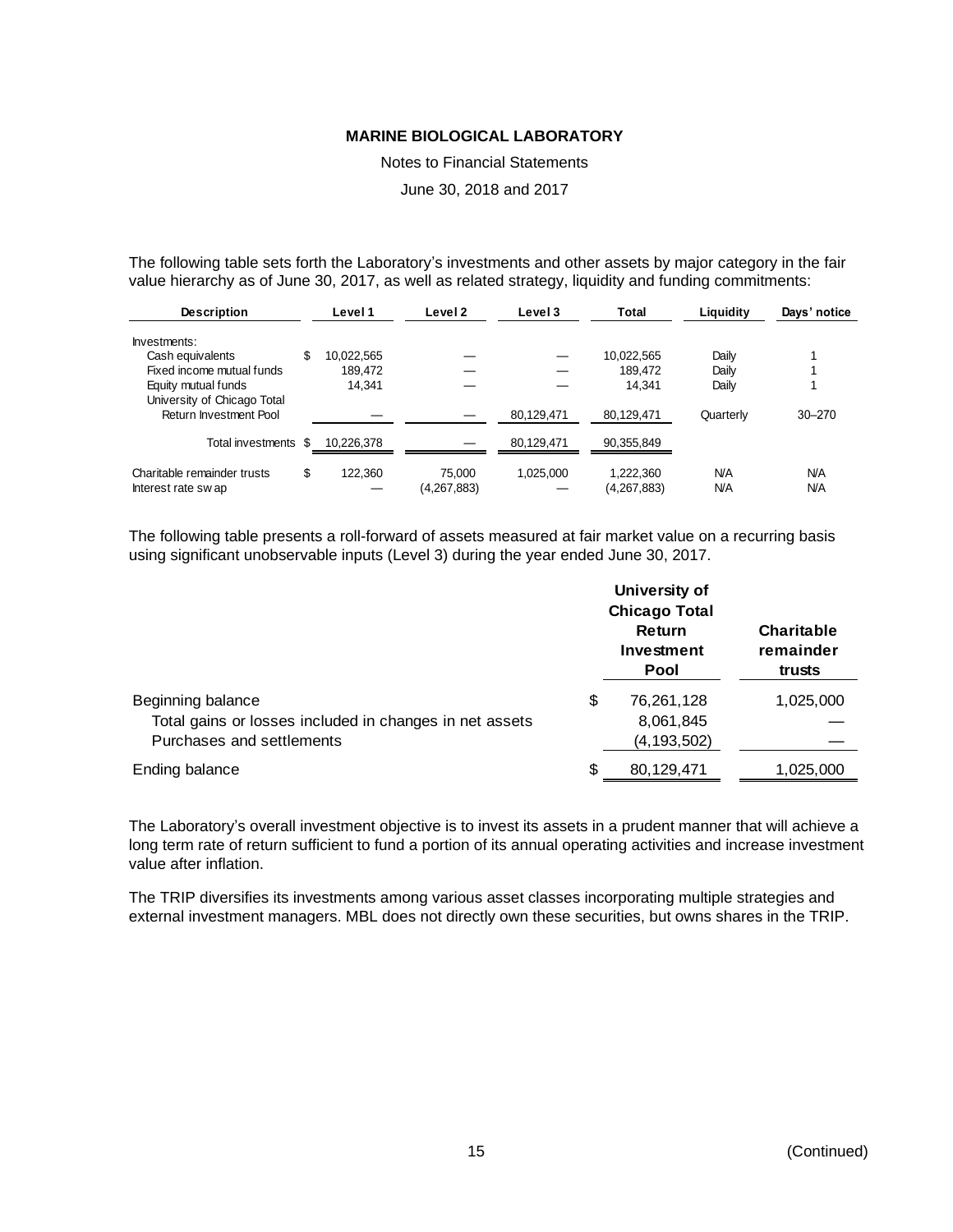Notes to Financial Statements

June 30, 2018 and 2017

The TRIP is composed of the following as of June 30, 2018 and 2017:

|                                                  | 2018     | 2017     |
|--------------------------------------------------|----------|----------|
| Cash equivalents                                 | 1.30 %   | 4.70 %   |
| Global public equities (primarily international) | 27.06    | 23.21    |
| Private debt                                     | 4.67     | 4.86     |
| Private equity:                                  |          |          |
| U.S. venture capital                             | 5.50     | 5.12     |
| U.S. corporate finance                           | 3.56     | 3.91     |
| International                                    | 6.21     | 5.76     |
| Real estate                                      | 6.25     | 6.00     |
| Natural resources                                | 7.63     | 7.59     |
| Absolute return:                                 |          |          |
| Equity-oriented                                  | 10.27    | 9.92     |
| Global macro/relative value                      | 6.02     | 6.66     |
| Multi-strategy                                   | 7.59     | 7.80     |
| Credit-oriented                                  | 5.69     | 5.64     |
| Protection-oriented                              | 1.91     | 1.82     |
| Fixed income:                                    |          |          |
| U.S. treasuries, including TIPS                  | 6.34     | 6.21     |
| Other fixed income (primarily credit funds)      |          | 0.80     |
| Total                                            | 100.00 % | 100.00 % |

- Cash equivalent investments include cash equivalents and fixed-income investments, with maturities of less than one year, which are valued based on quoted market prices in active markets. The majority of these investments are held in U.S. money market accounts.
- Global public equity investments consist of separate accounts, commingled funds with liquidity ranging from daily to monthly, and limited partnerships. Securities held in separate accounts and daily traded commingled funds are generally valued based on quoted market prices in active markets. Commingled funds with monthly liquidity are valued based on independently determined net asset value (NAV). Limited partnership interests in equity-oriented funds are valued based upon NAV provided by external fund managers.
- Investments in private debt, private equity, real estate, and natural resources are in the form of limited partnership interests, which typically invest in private securities for which there is no readily determinable market value. In these cases, market value is determined by external managers based on a combination of discounted cash flow analysis, industry comparables, and outside appraisals. Where private equity, real estate, and natural resources managers hold publicly traded securities, these securities are generally valued based on market prices. The value of the limited partnership interests are held at the manager's reported NAV, unless information becomes available indicating the reported NAV may require adjustment. The methods used by managers to assess the NAV of these external investments vary by asset class. The University monitors the valuation methodologies and practices of managers.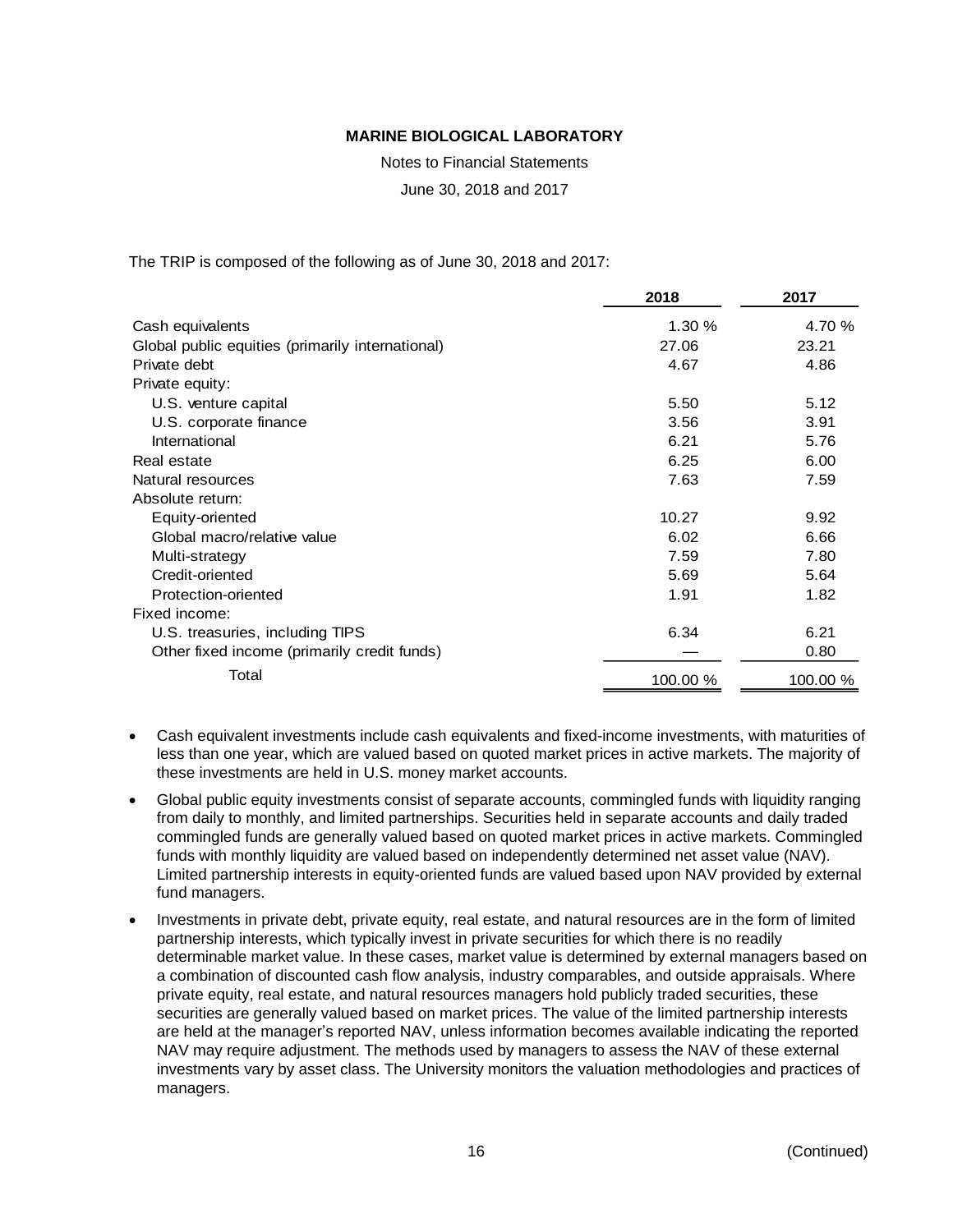Notes to Financial Statements

June 30, 2018 and 2017

- The absolute return portfolio is comprised of investments of limited partnership interests in hedge funds and drawdown private equity style partnerships whose managers have the authority to invest in various asset classes at their discretion, including the ability to invest long and short. The majority of the underlying holdings are marketable securities. The remainder of the underlying holdings is held in marketable securities that trade infrequently or in private investments, which are valued by the manager on the basis of an appraised value, discounted cash flow, industry comparables, or some other method. Most hedge funds that hold illiquid investments designate them in special side pockets, which are subject to special restrictions on redemption.
- Fixed-income investments consist of directly held actively traded treasuries, separately managed accounts, commingled funds, and bond mutual funds that hold securities, the majority of which have maturities greater than one year and are valued based on quoted market prices in active markets, except for a commingled fund that is valued on independently determined NAV.

# **(6) Endowment**

The Laboratory's endowment pool consists of approximately 180 individual funds established for a variety of purposes. This includes both donor restricted "endowment funds" and funds designated by the Laboratory to function as "institutional funds". Net assets associated with endowment funds, including funds designated by the Laboratory to function as institutional funds, are classified and reported based on the existence or absence of donor-imposed restrictions.

#### *(a) Interpretation of Relevant Law*

The Laboratory views *Massachusetts Uniform Prudent Management of Institutional Funds Act* (UPMIFA) as requiring the Laboratory to preserve the fair value of the original gift as of the gift date of the donor-restricted endowment fund, absent explicit donor stipulations to the contrary. As a result of this interpretation, the Laboratory has classified as net assets with donor restrictions (a) the original value of gifts donated to the permanent endowment, (b) the original value of subsequent gifts to the permanent endowment, and (c) accumulations to the permanent endowment made in accordance with the direction of the applicable donor gift instrument at the time the accumulation is added to the fund (although no existing donor instruments have so directed). Accumulations to the endowment that do not have to be maintained in perpetuity remain classified as net assets with donor restriction until they are appropriated for expenditure by the Board in a manner consistent with the Laboratory's spending policy, UPMIFA, other applicable laws, and any donor-imposed restrictions.

#### *(b) Funds with Deficiencies*

From time to time, the fair value of assets associated with individual donor restricted endowment funds may fall below the historic dollar value. Deficiencies of this nature are reported in net assets with donor restrictions. These totaled \$16,021 and \$13,278 as of June 30, 2018 and 2017.

#### *(c) Endowment Investment Policy*

The Laboratory has adopted an investment philosophy which, combined with the spending rate, attempts to provide a predictable stream of returns thereby making funds available to programs that are supported by its endowment, while at the same time seeking to maintain the purchasing power of the endowment assets. Endowment assets include those assets of donor-restricted funds that the organization must hold in perpetuity or for a donor-specified period as well as board-designated funds. Under the Laboratory's Investment Policy and Spending Rate, both of which are approved by the Board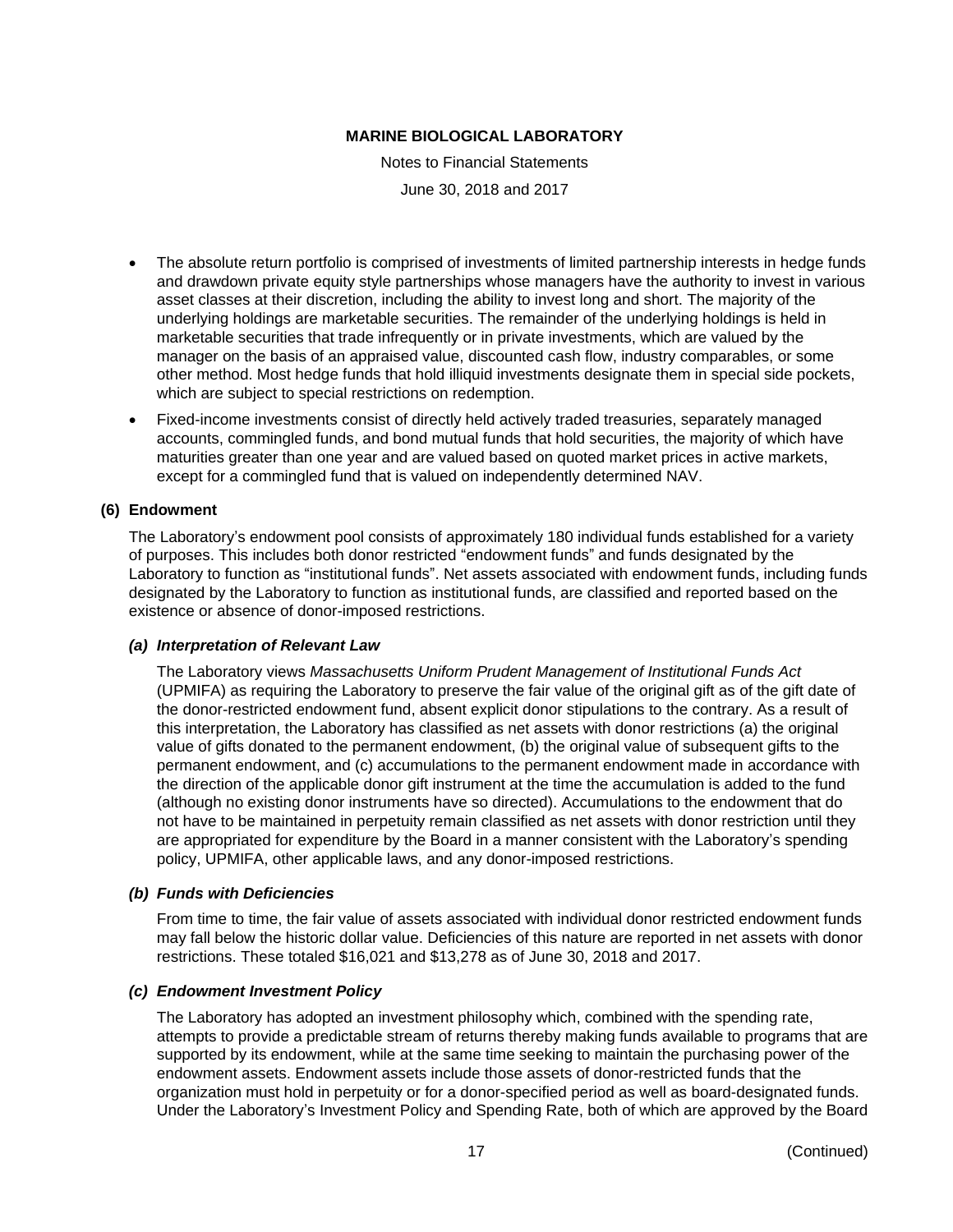Notes to Financial Statements

June 30, 2018 and 2017

of Trustees, the endowment assets are invested in a manner that is intended to produce an inflation-adjusted return in excess of the spending rate over a long period of time. Actual returns in any given year may vary.

## *(d) Strategies Employed for Achieving Objectives*

By investing in the University's Total Return Investment Pool, the Laboratory has effectively adopted the University's investment objectives and strategies as its own. The University's overall investment objective is to invest its assets in a prudent manner that will achieve a long term rate of return sufficient to fund a portion of its annual operating activities and increase investment value after inflation.

#### *(e) Endowment Fund Activity*

Endowment net assets consisted of the following fund types as of June 30, 2018:

| restrictions    | With donor<br>restrictions | Total      |
|-----------------|----------------------------|------------|
|                 |                            |            |
| \$              | 55,455,718                 | 55,455,718 |
|                 | 18,026,445                 | 18,026,445 |
|                 |                            |            |
|                 | 73,482,163                 | 73,482,163 |
| 9,887,526       |                            | 9,887,526  |
| \$<br>9,887,526 | 73,482,163                 | 83,369,689 |
|                 | <b>Without donor</b>       |            |

The changes in endowment net assets for the period ended June 30, 2018 are as follows:

|                                                                    |    | <b>Without donor</b><br>restrictions | With donor<br>restrictions | Total                      |
|--------------------------------------------------------------------|----|--------------------------------------|----------------------------|----------------------------|
| Endowment net assets, beginning of year                            | S  | 9,678,429                            | 70,473,623                 | 80, 152, 052               |
| Investment return:<br>Investment income<br>Net appreciation        |    | 87,731<br>667,992                    | 642,424<br>4,888,747       | 730,155<br>5,556,739       |
| Total investment return                                            |    | 755,723                              | 5,531,171                  | 6,286,894                  |
| New gifts/pledge payments<br>Appropriation of endowment assets for |    |                                      | 1,377,308                  | 1,377,308                  |
| operations (draw)<br>Other                                         |    | (546, 626)                           | (3,884,396)<br>(15, 543)   | (4, 431, 022)<br>(15, 543) |
| Endowment net assets, end of year                                  | \$ | 9,887,526                            | 73,482,163                 | 83,369,689                 |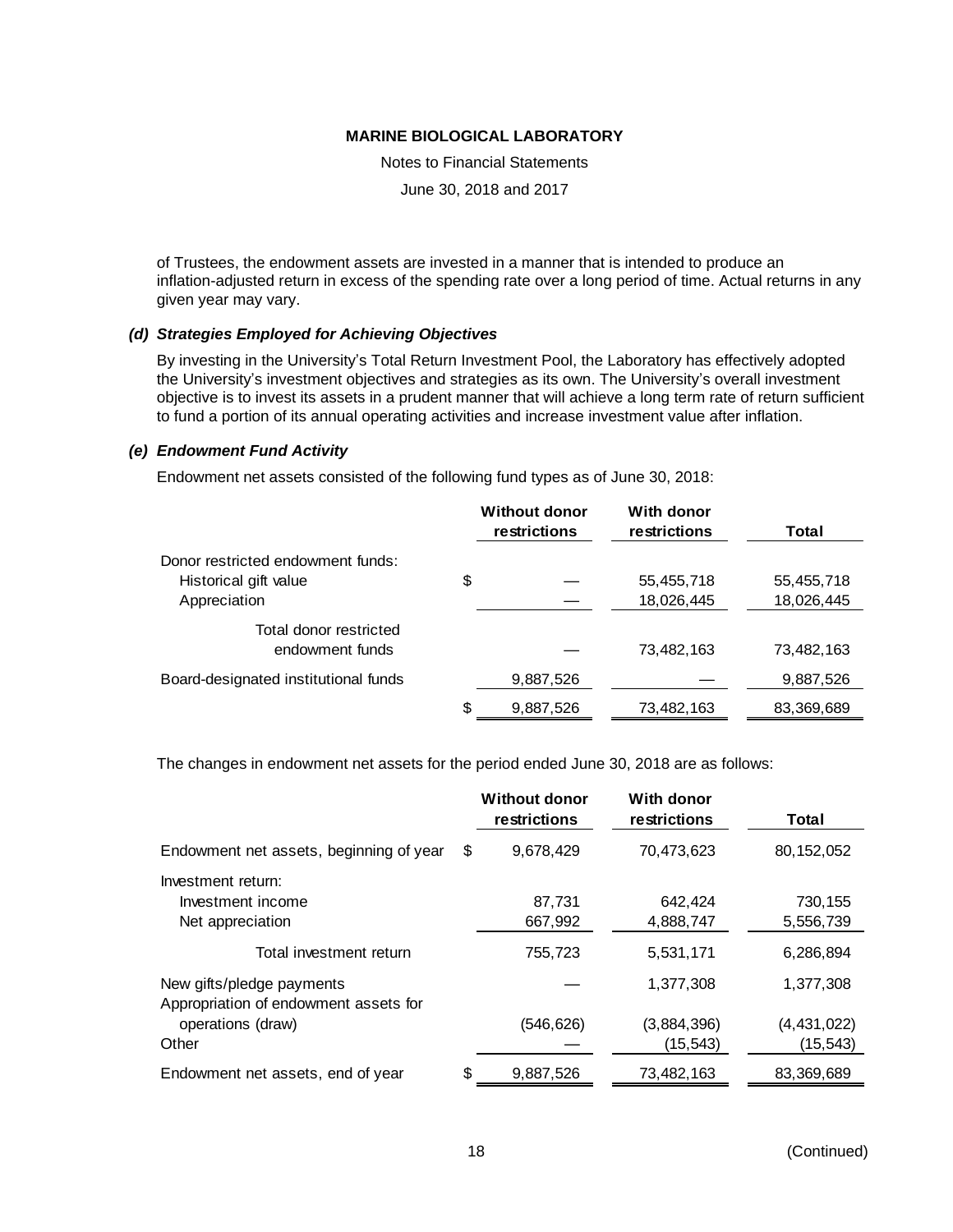Notes to Financial Statements

June 30, 2018 and 2017

As of June 30, 2017 endowment net assets consisted of the following fund types:

|                                                                            | <b>Without donor</b><br>restrictions | With donor<br>restrictions | Total                    |
|----------------------------------------------------------------------------|--------------------------------------|----------------------------|--------------------------|
| Donor restricted endowment funds:<br>Historical gift value<br>Appreciation | \$                                   | 54,294,905<br>16, 178, 718 | 54,294,905<br>16,178,718 |
| Total donor restricted<br>endowment funds                                  |                                      | 70,473,623                 | 70,473,623               |
| Board-designated institutional funds                                       | 9,678,429                            |                            | 9,678,429                |
|                                                                            | \$<br>9,678,429                      | 70,473,623                 | 80, 152, 052             |

The changes in endowment net assets for the period ended June 30, 2017 are as follows:

|                                                                    | <b>Without donor</b><br>restrictions | With donor<br>restrictions | Total        |
|--------------------------------------------------------------------|--------------------------------------|----------------------------|--------------|
| Endowment net assets, beginning of year                            | \$<br>9,264,640                      | 67,023,353                 | 76,287,993   |
| Investment return:<br>Investment income                            | 98,537                               | 713,908                    | 812,445      |
| Net appreciation                                                   | 878,955                              | 6,370,446                  | 7,249,401    |
| Total investment return                                            | 977,492                              | 7,084,354                  | 8,061,846    |
| New gifts/pledge payments<br>Appropriation of endowment assets for |                                      | 205,039                    | 205,039      |
| operations (draw)                                                  | (563,703)                            | (3,839,123)                | (4,402,826)  |
| Endowment net assets, end of year                                  | \$<br>9,678,429                      | 70,473,623                 | 80, 152, 052 |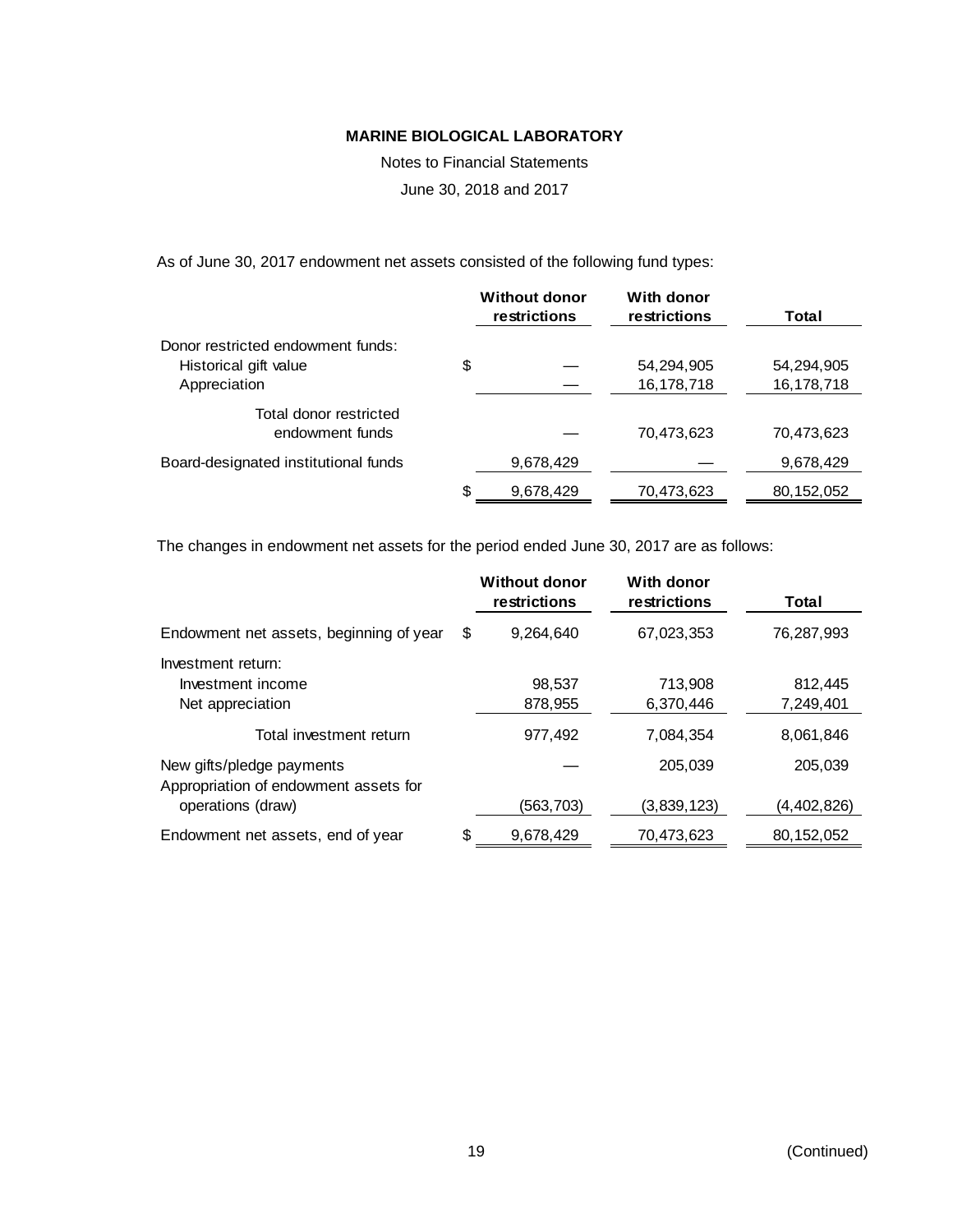Notes to Financial Statements

June 30, 2018 and 2017

#### **(7) Plant Assets**

Plant assets consisted of the following at June 30:

|                               | 2018             | 2017         |
|-------------------------------|------------------|--------------|
| Land                          | \$<br>52,931,085 | 52,931,085   |
| <b>Buildings</b>              | 105, 153, 955    | 104,282,879  |
| Equipment                     | 28,460,889       | 26,646,443   |
| Construction in progress      | 540,531          | 171,513      |
|                               | 187,086,460      | 184,031,920  |
| Less accumulated depreciation | (81, 519, 717)   | (77,249,235) |
| Plant assets, net             | 105,566,743      | 106,782,685  |

#### **(8) Debt**

Long-term debt consisted of Massachusetts Development Finance Agency, Variable Rate Demand Revenue Bonds, Series 2006, payable in annual installments from 2008 through 2036. The principal balance outstanding at June 30, 2018 and 2017 was \$26,555,000 and \$27,365,000. The interest rate at June 30, 2018 and 2017 was 1.5% and 0.9%.

The aggregate amount of principal due on long-term debt for each of the next five years ending June 30 and thereafter is as follows:

| 2019       | \$<br>840,000    |
|------------|------------------|
| 2020       | 875,000          |
| 2021       | 910,000          |
| 2022       | 945,000          |
| 2023       | 980,000          |
| Thereafter | 22,005,000       |
|            | \$<br>26,555,000 |

The balance of outstanding principal and accrued debt issuance costs at June 30, 2018 and 2017 was:

|                                      | 2018       | 2017       |
|--------------------------------------|------------|------------|
| Principal balance                    | 26,555,000 | 27,365,000 |
| Debt issuance costs                  | (146,067)  | (154, 183) |
| Long-term debt net of issuance costs | 26,408,933 | 27,210,817 |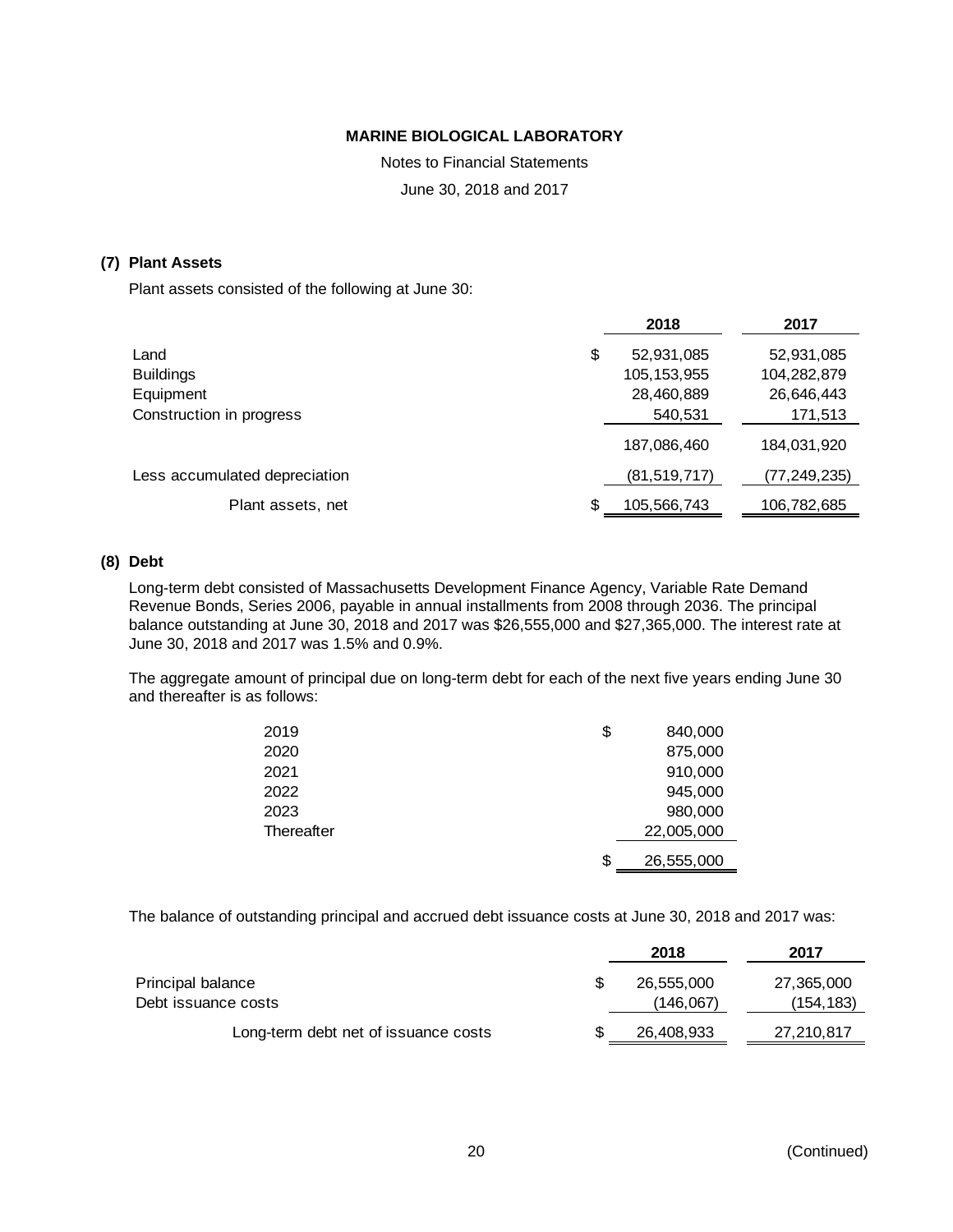Notes to Financial Statements

June 30, 2018 and 2017

In 2006, the Massachusetts Development Finance Agency issued the Laboratory Variable Rate Revenue Bonds (the Bonds) in the amount of \$34,000,000. The interest rate on the Bonds resets weekly, and is payable monthly. The Bonds are scheduled to mature on October 1, 2036. The Laboratory was required to make interest only payments for the first two years. The first principal payment was due October 1, 2008. As collateral for the Bonds, the Laboratory has entered into a Letter of Credit Reimbursement Agreement with PNC Bank which is set to expire on June 2, 2020. The Laboratory may request to extend the expiration date of this agreement for an additional year, following the first anniversary date of issuance and subsequently each year thereafter. The Letter of Credit Reimbursement Agreement is in an amount sufficient to pay the aggregate principal amount of the Bonds and up to thirty-four days' interest. The Bonds are subject to certain covenants; including a minimum debt service coverage ratio. At June 30, 2018 and 2017, the Laboratory was in compliance with these debt covenants.

During 2006, the Laboratory entered into an interest rate swap agreement (the Agreement) with a counterparty whose credit rating was A3 at June 30, 2018. The Laboratory entered into this Agreement to manage interest rate risk exposure. Under the terms of this agreement, the Laboratory effectively changed its interest rate exposure on a notional amount of \$30,000,000 of the Bonds to a fixed rate of 3.3%. This swap agreement was modified on March 3, 2009 to change the floating rate paid to the Laboratory from 67% of one month LIBOR to 67% of three month LIBOR and in return the fixed rate the Laboratory paid was increased to 3.413%.

The Agreement expires in 2036. The fair value of the Agreement was \$2,977,253 and \$4,267,883, at June 30, 2018 and 2017, and is separately presented in the statement of financial position. Because the swap fair values are primarily based on observable inputs such as the interest yield curve that are corroborated by market data, they are categorized as Level 2 in the fair value hierarchy.

On April 15, 2014, the Laboratory established an unsecured line of credit with PNC Bank. The line of credit allows for a maximum borrowing capacity of \$3,000,000. The line of credit expires on April 11, 2019. The line carries a borrowing rate option equal to the daily LIBOR rate plus 1.50%. The Laboratory had no outstanding borrowings under the line of credit at June 30, 2018.

For the years ended June 30, 2018 and 2017, the Laboratory recognized interest expense of \$1,018,634 and \$1,058,719.

#### **(9) Retirement Plan**

The Laboratory participates in the defined contribution pension plan with TIAA-CREF (the Plan). Eligible employees become participants upon completion of two years of service, as defined in the plan document. Under the Plan, the Laboratory contributes 10% of compensation, as defined in the plan document, subject to certain limitations, for each participant. Contributions amounted to \$1,313,031 and \$1,313,932 for the years ended June 30, 2018 and 2017.

#### **(10) Post-retirement Benefits**

The Laboratory provides certain health care benefits for retired employees covered under the Laboratory's Post-Retirement Health Care Plan (the PRHC Plan).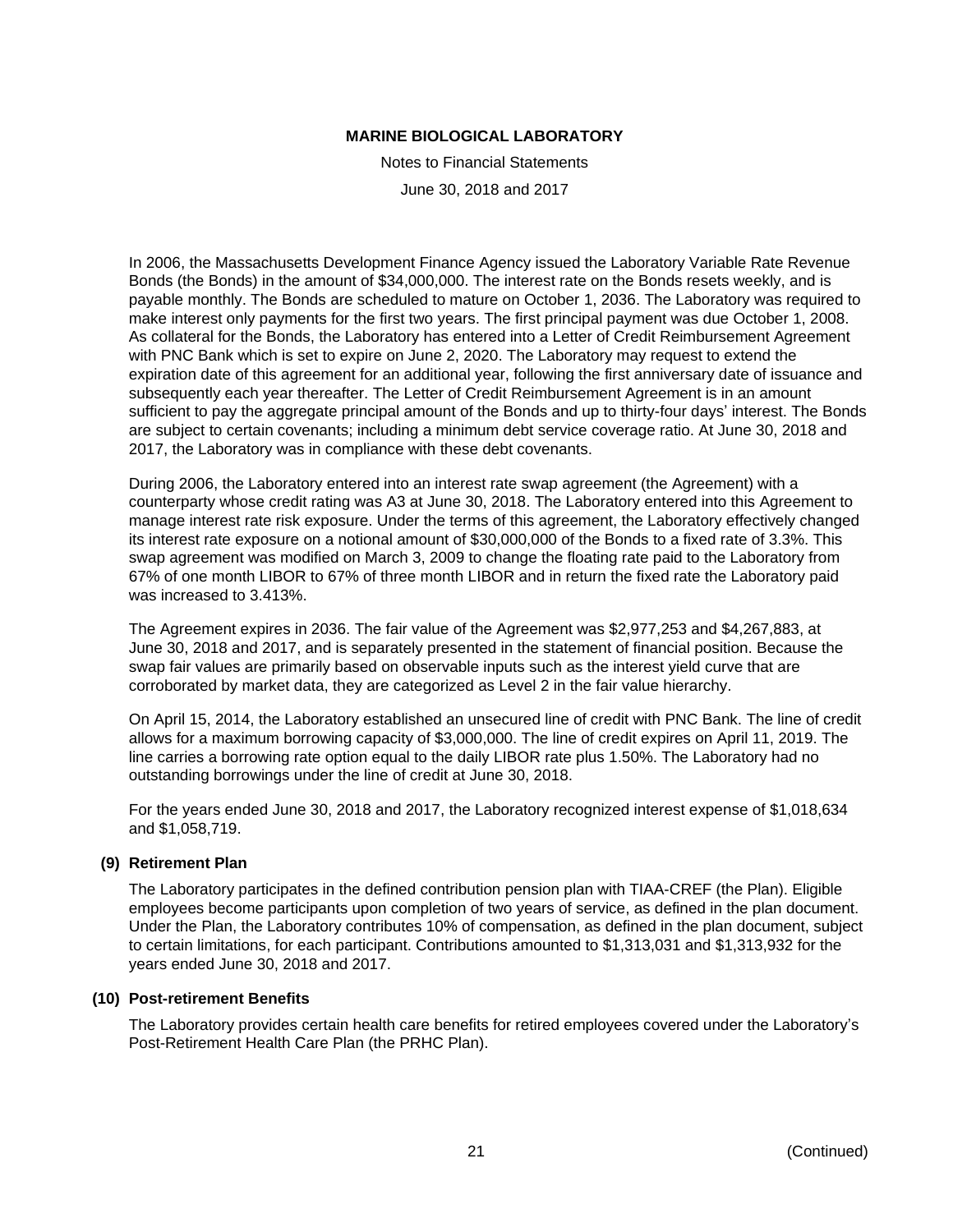Notes to Financial Statements

June 30, 2018 and 2017

The Laboratory's policy is that all retirees who retired prior to June 1, 1994 receive post-retirement health benefits as defined by the PRHC Plan. The remaining active employees as of June 1, 1994 will receive limited benefits upon their retirement as defined by the PRHC Plan. Employees hired on or after January 1, 1995 are not eligible to participate in the PRHC Plan.

|                                                         | 2018            | 2017       |
|---------------------------------------------------------|-----------------|------------|
| Change in benefit obligation:                           |                 |            |
| Post-retirement benefit obligation at beginning of year | \$<br>1,266,370 | 1,579,022  |
| Service cost                                            | 14,789          | 23,817     |
| Interest cost                                           | 65,881          | 61,076     |
| Actuarial gain                                          | (31, 479)       | (469, 685) |
| Benefits paid                                           | (68, 031)       | (132, 778) |
| Adjustment for Medicare Part D subsidy                  | (1,878)         | 204,918    |
| Post-retirement benefit obligation at end of year       | 1,245,652       | 1,266,370  |
| Change in plan assets:                                  |                 |            |
| Fair value of plan assets at beginning of year          | 2,925,667       | 2,613,037  |
| <b>Employer contribution</b>                            | 59,987          | 132,778    |
| Actual return on plan assets                            | 214,375         | 302,919    |
| Benefits paid                                           | (68,031)        | (132, 778) |
| Medicare Part D subsidy payment                         | 8,044           | 9,711      |
| Fair value of plan assets at end of year                | 3,140,042       | 2,925,667  |
| Net benefit asset recognized in the statement of        |                 |            |
| financial position, included in other assets            | \$<br>1,894,390 | 1,659,297  |

Weighted average assumptions as of June 30, to determine benefit obligations at year end:

|                               | 2018  | 2017  |
|-------------------------------|-------|-------|
| Discount rate                 | 3.85% | 3.35% |
| Rate of compensation increase | N/A   | N/A   |

Weighted average assumptions as of June 30, to determine net periodic benefit cost at year end:

|                                          | 2018  | 2017  |
|------------------------------------------|-------|-------|
| Discount rate                            | 3.35% | 2.90% |
| Expected long-term return on plan assets | 7.00% | 7.00  |
| Rate of compensation increase            | N/A   | N/A   |
| Average future years of service          | 4.08  | 4.75  |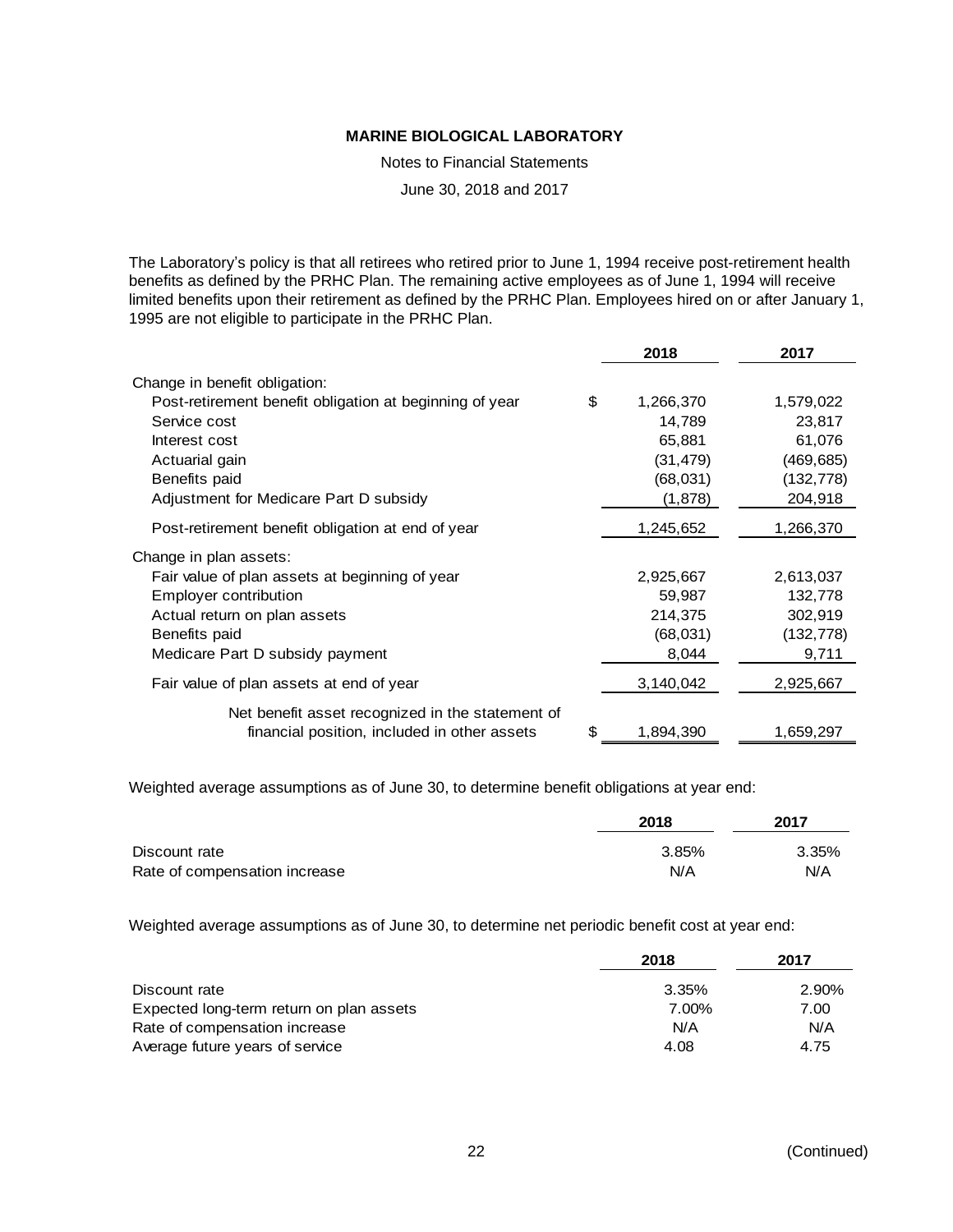Notes to Financial Statements

June 30, 2018 and 2017

The PRHC Plan assets and weighted average asset allocations at June 30, by asset category are as follows:

|                         |   | 2018      | 2017      |
|-------------------------|---|-----------|-----------|
| Equity securities       | S | 1,951,563 | 1,752,404 |
| Fixed income securities |   | 1,011,661 | 1,003,691 |
| Cash equivalents        |   | 176.818   | 169,572   |
|                         |   | 3,140,042 | 2,925,667 |

As of June 30, 2018 and 2017 the Laboratory's PRHC Plan assets were accounted for at fair value. All PRHC Plan assets were Level 1 assets.

The Executive Committee of the Board of Trustees has selected a balanced strategy of 45% equity securities, 45% fixed income securities and 10% cash equivalents as a target asset allocation for the PRHC Plan investments. All of the debt and equity securities included in the PRHC Plan assets are publicly traded securities and are carried at fair value based upon quoted market prices.

For purposes of measuring the benefit obligation, a 5.50% annual rate of increase in the per capita cost of covered health benefits was assumed for 2018. The rate was assumed to decrease gradually to 3.8% in 2075 and remain at that level thereafter.

|                                                                                                                                                                                                                                                                                                                            | 2018                                           | 2017                                        |
|----------------------------------------------------------------------------------------------------------------------------------------------------------------------------------------------------------------------------------------------------------------------------------------------------------------------------|------------------------------------------------|---------------------------------------------|
| Components of net periodic benefit cost:<br>Operating - service cost                                                                                                                                                                                                                                                       | \$<br>14,789                                   | 23,817                                      |
| Nonoperating:<br>Interest cost<br>Expected return on assets<br>Recognized net actuarial loss<br>Adjustment for Medicare Part D Subsidy                                                                                                                                                                                     | 65,881<br>(204, 797)<br>(16, 219)<br>(192,785) | 61,076<br>(182, 913)<br>37,425<br>(188,481) |
| Total nonoperating                                                                                                                                                                                                                                                                                                         | (347,920)                                      | (272,893)                                   |
| Net periodic benefit cost                                                                                                                                                                                                                                                                                                  | \$<br>(333, 131)                               | (249,076)                                   |
| Impact of 1% increase in healthcare cost trend:<br>On interest cost plus service cost during past year<br>On accumulated post-retirement benefit obligation<br>Impact of 1% decrease in healthcare cost trend:<br>On interest cost plus service cost during past year<br>On accumulated post-retirement benefit obligation | \$<br>1,299<br>39,826<br>(1,588)<br>(44,103)   | 1,487<br>53,543<br>(1,799)<br>(56,786)      |
|                                                                                                                                                                                                                                                                                                                            |                                                |                                             |

The Laboratory expects to contribute \$146,000 to the PRHC Plan during the fiscal year ending June 30, 2019.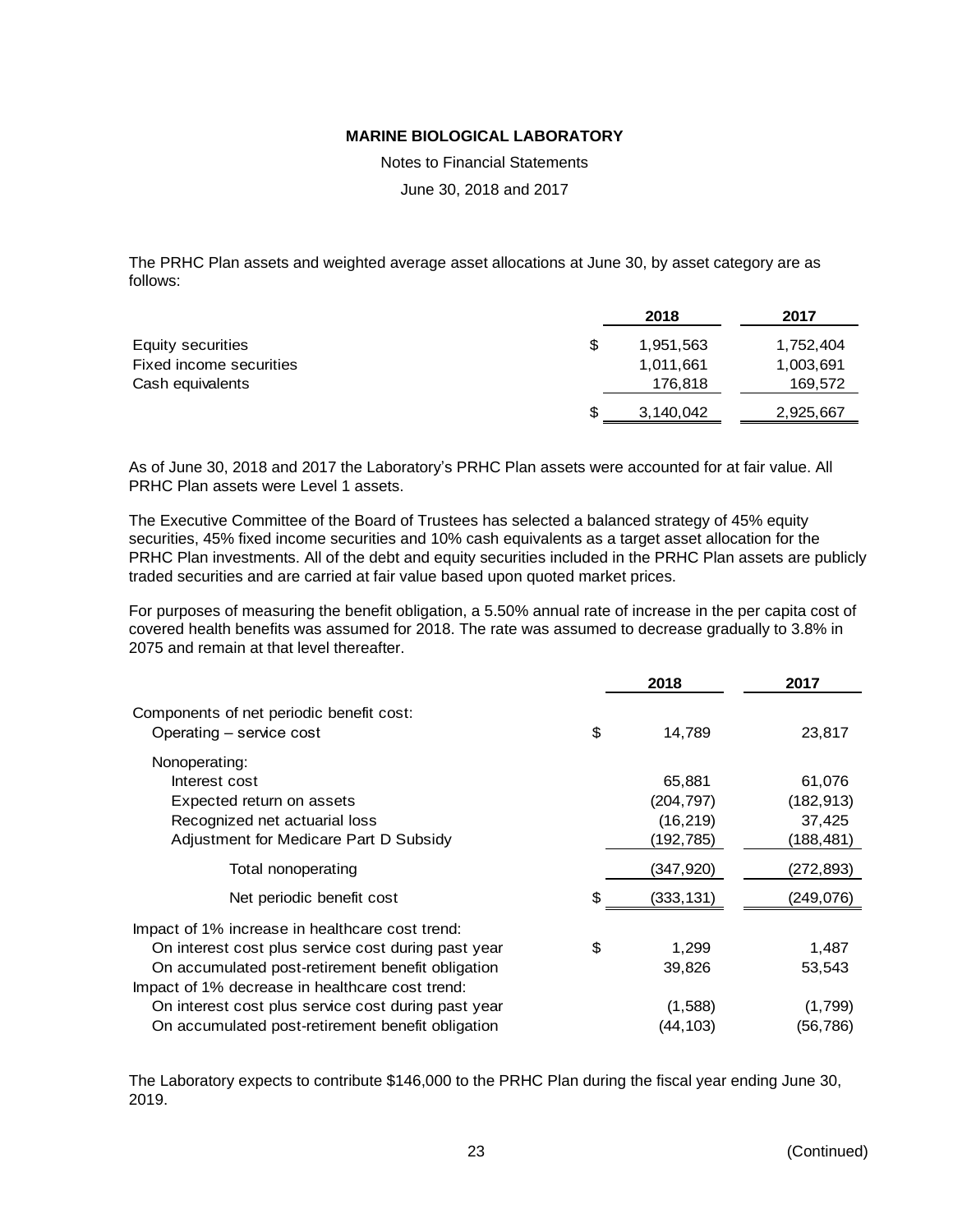Notes to Financial Statements

June 30, 2018 and 2017

The expected future benefit payments for the next ten years are as follows:

| 151,000 |
|---------|
| 146,000 |
| 139,000 |
| 139,000 |
| 558,000 |
|         |

At June 30, 2018 and 2017, the items not yet recognized as a component of net periodic post-retirement benefit cost including the effect of the adjustment for Medicare Part D subsidy are as follows:

|                         | 2018       | 2017       |  |
|-------------------------|------------|------------|--|
| Net actuarial gain      | (492, 595) | (650, 620) |  |
| Total unamortized items | (492, 595) | (650, 620) |  |

In addition to interest and service costs, the estimated net actuarial losses, excluding the effect of the adjustment for Medicare Part D subsidy, and transition obligation for the Plan to be amortized into net periodic post-retirement benefit cost for fiscal 2018 and 2017 are \$38,000 and \$25,000.

#### **(11) Restricted Net Assets**

The Laboratory classifies gifts that have donor-imposed restrictions regarding time or the purposes to which the gift is to be used as net assets with donor restrictions. The Laboratory classifies pledges to give as time restricted until collected. When collected, a gift is reclassified to it purpose restriction or if unrestricted, released from restriction. Promises to give subject to donor–imposed stipulations that the corpus be maintained permanently are recognized as increases to net assets with donor restriction.

#### *(a) Net Assets with Donor Restriction*

Net assets with donor restrictions consisted of the following as of June 30:

|                         | 2018             | 2017       |
|-------------------------|------------------|------------|
| Operating               | \$<br>4,635,290  | 5,386,241  |
| Endowment               | 73,482,163       | 70,473,623 |
| Annuity and life income | 155.457          | 154,752    |
| Pledges                 | 3,750,176        | 4,672,082  |
| Nonoperating (plant)    | 311,306          | 100,023    |
|                         | \$<br>82,334,392 | 80,786,721 |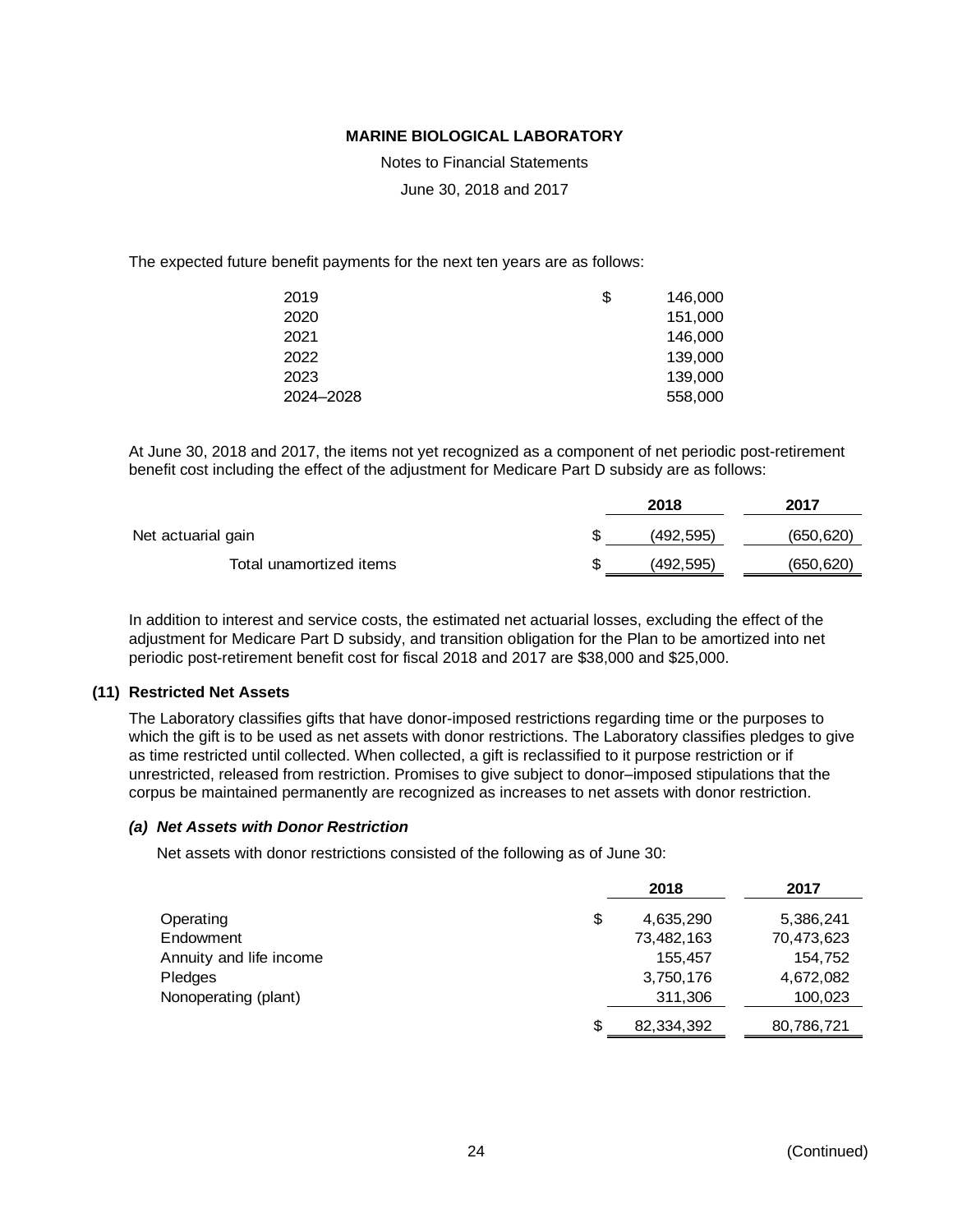Notes to Financial Statements

June 30, 2018 and 2017

#### *(b) Net Assets Released from Restrictions*

Net assets released from temporary donor restrictions by incurring expenses satisfying the restricted purposes or by occurrence of events specified by the donors are as follows:

|                                                  | 2018            | 2017      |
|--------------------------------------------------|-----------------|-----------|
| Appropriation of endowment assets for operations | \$<br>3,884,396 | 3,839,123 |
| Operating                                        | 2,769,869       | 2,198,277 |
| Endowment                                        | (36,966)        | (97, 510) |
| Annuity and life income                          |                 | 56,583    |
| Non-operating (plant)                            | 138,717         | 3,019     |
|                                                  | \$<br>6,756,016 | 5,999,493 |

# **(12) Functional Classification of Expenses**

Expenses by functional and natural classification for the year ended June 30, 2018.

|                                 | Resident<br>research |         | <b>Education</b> | Whitman<br>research | Conferences,<br>housing,<br>and dining | Other<br>programs | Administration | <b>Facilities</b> | Library<br>services | Research<br>services | Total      |
|---------------------------------|----------------------|---------|------------------|---------------------|----------------------------------------|-------------------|----------------|-------------------|---------------------|----------------------|------------|
| <b>Salaries</b>                 | 6,419,726            |         | 1,264,522        |                     | 622,508                                | 171,782           | 3,360,281      | 2,352,813         | 1,008,485           | 1,147,195            | 16,347,312 |
| Fringe benefits                 | 2,156,150            |         | 329,285          |                     | 195,074                                | 42,230            | 1,623,959      | 789,456           | 335,783             | 381,636              | 5,853,573  |
| Professional services           |                      | 39,676  | 746,137          | 1,805               |                                        |                   | 483,229        | 73,569            | 1,177               | 39,740               | 1,385,333  |
| Equipment                       |                      | 63,255  | (2,893)          |                     | 10,060                                 | 3,725             | 1,323          | 55,212            | 22,294              | 1,244                | 154,220    |
| Supplies                        |                      | 992,827 | 746,680          | 10,094              | 55,365                                 | 55,762            | 126,726        | 216,606           | 64,989              | 483,394              | 2,752,443  |
| Travel                          |                      | 393,673 | 540,211          | (2, 438)            | 1,268                                  | 3,639             | 55,888         | (1,093)           | 4,938               | 5,412                | 1,001,498  |
| Interest expense, net           |                      |         |                  |                     |                                        |                   | -              | 1,018,634         |                     | -                    | 1,018,634  |
| Other expenses                  |                      | 464,307 | 505,599          | (45.973)            | 247,472                                | 23,798            | 1,403,689      | 1,127,808         | 251,980             | 337,662              | 4,316,342  |
| Inter-departmental charges, net |                      | 812,375 | 2,433,623        | 631,202             | (3,478,321)                            | 570,962           | (165, 668)     | (64, 586)         | (108, 115)          | (631, 472)           |            |
| Subcontracts                    | 1,303,745            |         |                  |                     | 1,926,021                              |                   | 19,416         |                   |                     |                      | 3,249,182  |
| Serials and books               |                      | 580     | 7,661            |                     |                                        |                   | 312            | 2,887             | 465,749             |                      | 477,189    |
| <b>Utilities</b>                |                      | 13,822  | 984              | (1)                 | 2,851                                  | 173               | 1,102          | 2,120,666         | 83,378              | 3,099                | 2,226,074  |
| Depreciation                    |                      |         | -                |                     |                                        |                   |                | 4,417,283         |                     |                      | 4,417,283  |
| Total                           | 12,660,136           |         | 6,571,809        | 594,689             | (417, 702)                             | 872,071           | 6,910,257      | 12,109,255        | 2,130,658           | 1,767,910            | 43,199,083 |
| Overhead expense allocations    | 11,495,586           |         | 4,145,901        | 2,873,401           | 2,978,749                              | 1,424,443         | (6,910,257)    | (12, 109, 255)    | (2, 130, 658)       | (1,767,910)          |            |
| Total expenses                  | 24, 155, 722         |         | 10,717,710       | 3,468,090           | 2,561,047                              | 2,296,514         |                |                   |                     |                      | 43,199,083 |